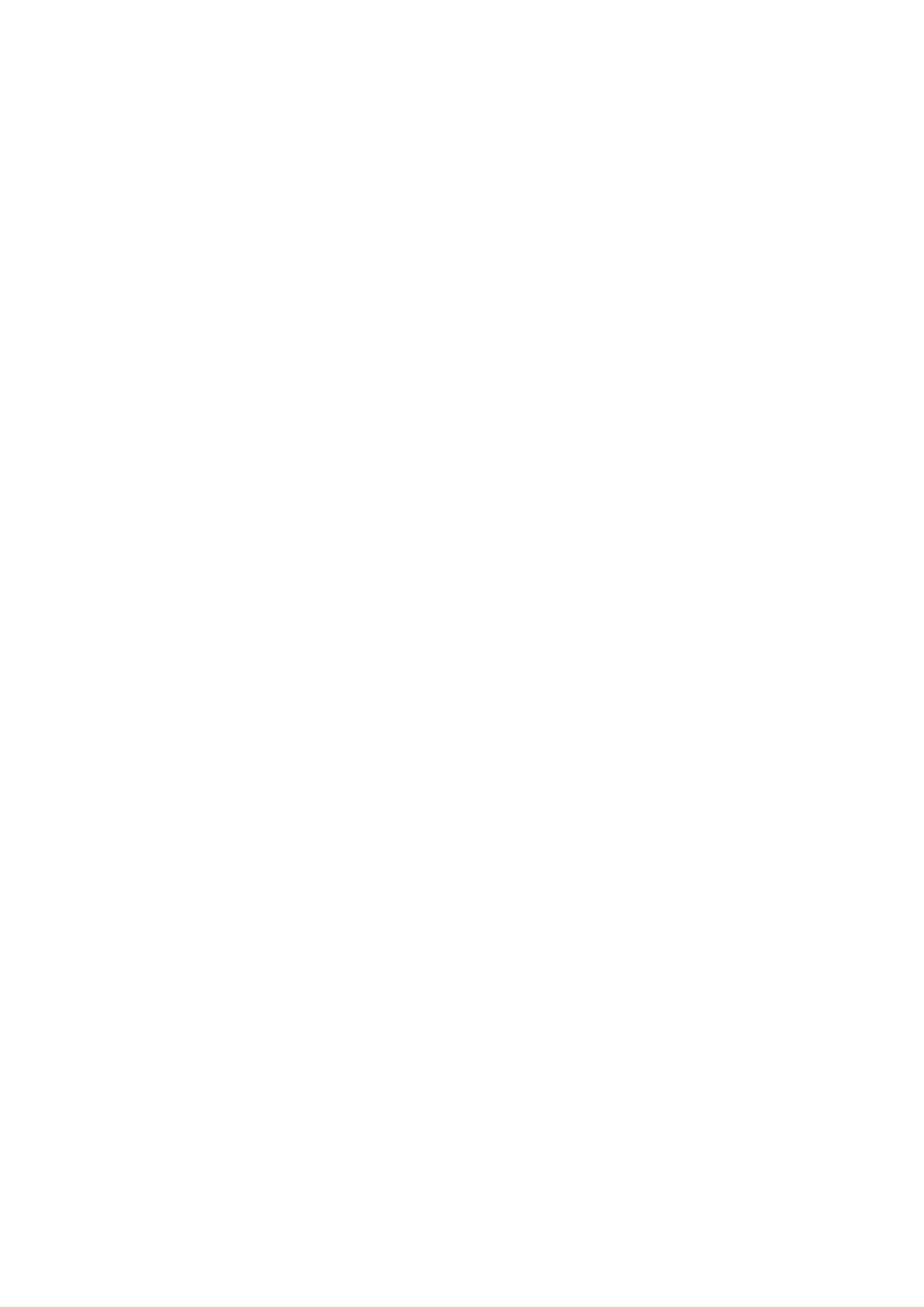# **1 Introduction**

Children are designed to be active. Physically active children are healthier, happier and more socially connected than children who have more sedentary lifestyles (US Department of Health and Human Services 2008; WHO 2008). Children and young people who are physically active are more likely to be active adults, resulting in health benefits across the life course (Trost et al 2002; Kjonniksen et al 2008).

In recent decades, substantial changes in Australian lifestyles, urban environments and transportation systems have led to changed physical activity patterns among children. Active transport, in particular, has declined dramatically in countries such as the US, UK and Australia, where car travel has become the predominant form of personal mobility (Salmon et al 2005; van der Ploeg et al 2008).

A growing number of industrialised countries such as Germany, Denmark, the Netherlands and Japan have successfully reversed unsustainable and unhealthy increases in rates of driving children to school and other local destinations (see Table 1). Some cities and municipalities in the UK, US, and Canada have also achieved relatively high rates of active travel (Pucher et al 2010 in press). Similar changes and benefits can be achieved in Australia.

This report provides a summary of:

- Children's participation in physical activity
- **EXECT:** Active transport and children's physical activity
- **Active transport and children's health**
- **Prevalence and trends in young people's rates of active travel to school and other local** destinations
- Correlates of children's and young people's active travel
- Interventions aimed at increasing children's and young people's rates of active travel (principally to school, which has been the focus of nearly all active travel interventions for children)
- Future directions for promoting active travel for children and young people in Australia.

Active transport refers to travel between destinations by walking, cycling, or other non‐motorised modes (National Public Health Partnership (NPHP) 2001). In this report, the generic term 'children' is used to refers to children and young people, and the generic term 'travel to school' refers to travel to and from school.

# **2 Children's participation in physical activity**

A substantial number of Australian children are insufficiently active to achieve the health benefits of physical activity.

The Australian Department of Health and Ageing recommends that children should accumulate at least 60 minutes (and up to several hours) of moderate to vigorous physical activity (MVPA) every day (Department of Health and Ageing 2004). Based on data from the 2007 Australian Children's Nutrition and Physical Activity Survey, 32% of Australian children aged 9‐16 years met the guidelines for MVPA (ie accumulated at least 60 minutes of MVPA on each of the four days sampled), while 58% achieved this level of MVPA on most (ie three or more) of the four days sampled (Department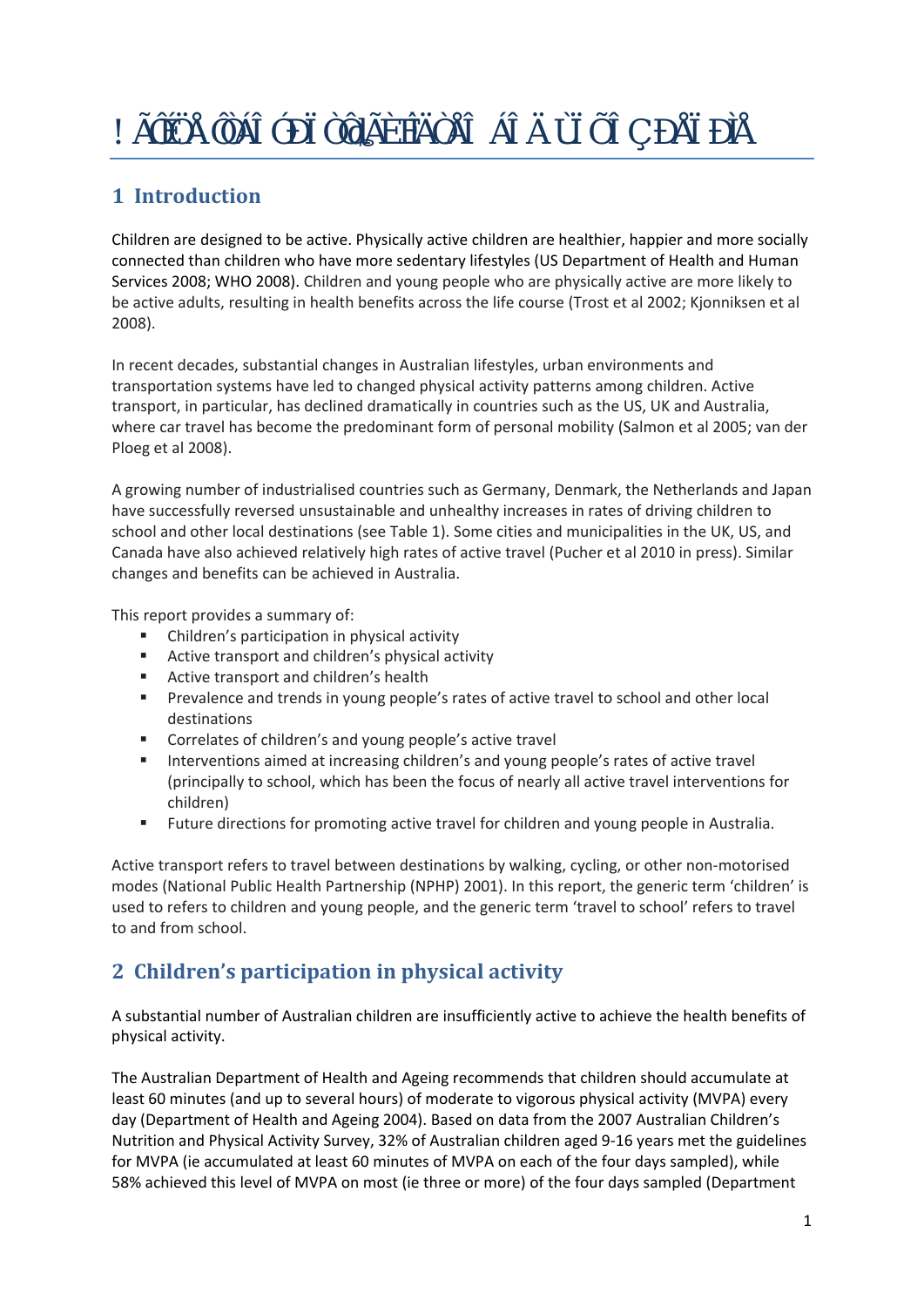of Health and Ageing 2008). Girls are less likely to meet the guidelines than boys, and MVPA declines with age, particularly for older girls. For girls aged 14-16, only 13% met the 'all four days' recommended MVPA level, and 33% met the 'most days' level.

Pedometer data showed that the majority of Australian children aged 9‐16 do not meet the recommended number of steps per day (15,000 for boys and 12,000 for girls); with the number of steps per day declining rapidly with age (only [1](#page-2-0)3% of boys aged 14-16 years and 16% $1/16$  of girls aged 14‐16 met the recommended number of steps) (Department of Health and Ageing 2008).

The recommended physical activity guidelines can be achieved through various combinations of play, recreation, physical education activities, sport, and active transport. Active transport has the potential to make a substantial contribution to children's daily physical activity (see Section 3). Active transport is also well placed to address inequalities in physical activity participation in terms of age, gender, and socio‐economic status. In countries with high rates of walking and cycling for transport, active travel tends to be a 'habit of daily life' across the population, including population groups that are less likely to participate in organised sport and exercise programs (Garrard 2008 Appendix B). There are some indications that this is also the case in Australia (see below), suggesting that fostering active transport may be a more equitable and inclusive form of physical activity promotion than organised sport and exercise programs.

Data from the Australian Children's Nutrition and Physical Activity Survey indicate that, in contrast to sport and play, active travel tends to increase with age, and has similar participation rates for girls and boys at most age levels (Figure 1). Similar findings have been reported internationally. In a large UK study, Year 10 females were 6.5 times more likely to meet recommended levels of physical activity if they actively commute to school (Smith 2008).

Recent reviews have reported that lower household income and parental education levels are generally associated with higher rates of active travel among children (Sirard and Slater 2008; Pont et al 2009). Spallek et al (2006) reported similar relationships for walking to school among 871 Brisbane families with children aged 4‐12 years. A Melbourne study, however, reported variable relationships between socio‐economic position and active travel according to age, gender and data collection period (2001 and 2004) (Ball et al 2009). Variable findings in the Melbourne study, few of which were statistically significant, may be due to small study numbers (542 children) and relatively low levels of active travel to school.

<span id="page-2-0"></span> $<sup>1</sup>$  The higher percentage for girls is due to the lower recommended number of steps for girls.</sup>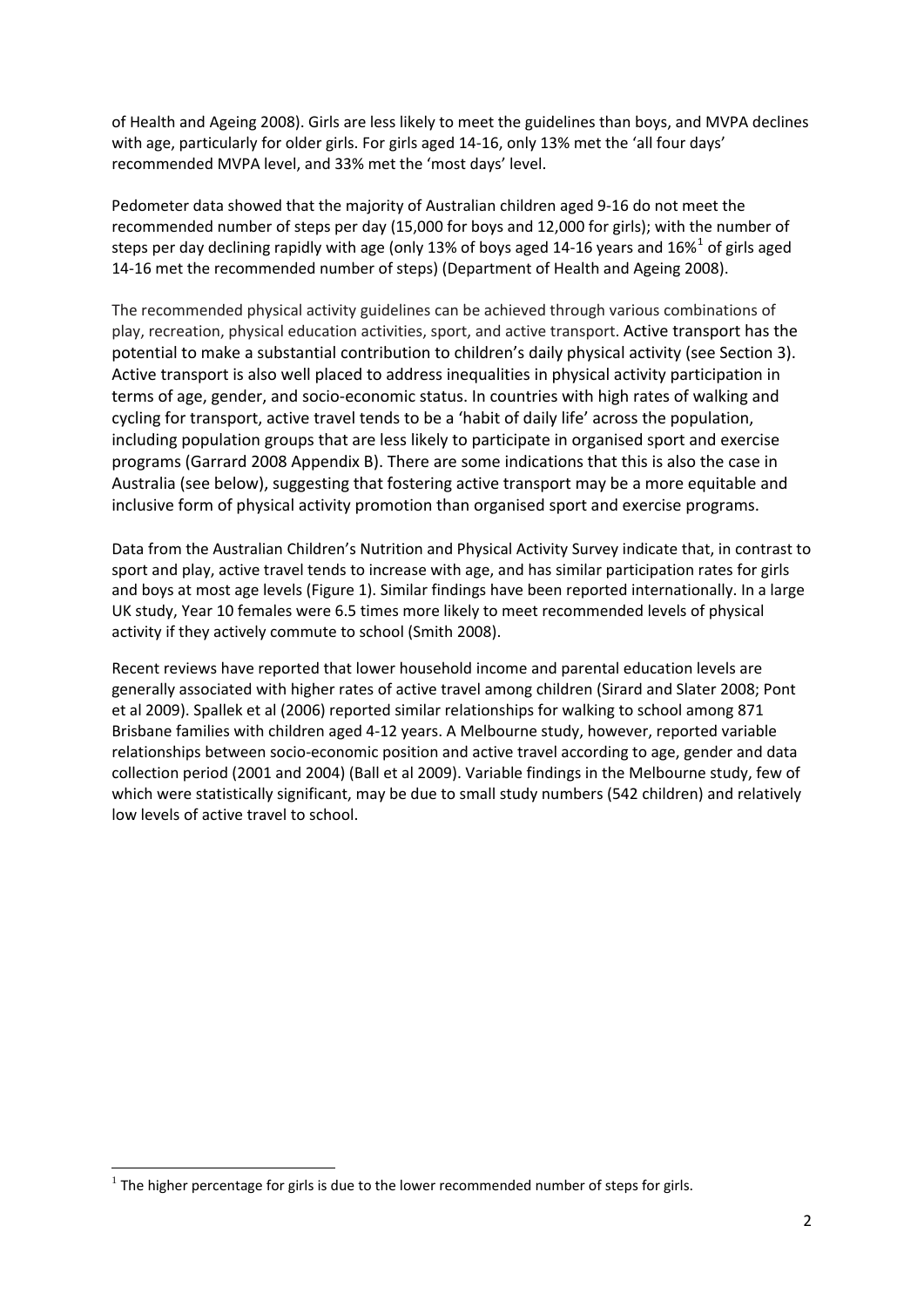

**Figure 1: Age and gender‐related patterns in MVPA and some of its components [free play, sport, and active transport (AT)].** (Source: Department of Health and Ageing 2008)

## **3 Active transport and children's physical activity**

Children who actively commute to school have higher levels of physical activity and improved cardiovascular fitness compared with children who do not walk or cycle to school (Davison et al 2008).

The 2007 Australian Children's Nutrition and Physical Activity Survey, which collected data from a total of 4,487 participants aged 2‐16 years or their caregivers, reported that children aged 9‐16 years participated in active travel (all destinations) for an average of about 45 minutes per day (Department of Health and Ageing 2008). The study report did not provide a breakdown of the time spent on active travel to school and other destinations, but data from NSW suggest that commuting to and from school comprises about half of young people's total active travel time<sup>[2](#page-3-0)</sup> (Booth et al 2006).

Pedometer studies indicate that girls who actively commute to school undertake more weekday steps that those who do not (Duncan et al 2008) and that children in countries with high rates of active travel undertake more steps per day than Australian children. In a study in south eastern Sweden, which has relatively high rates of active travel to school, 90% of girls and 67% of boys aged 7‐9 years met the recommended number of steps per day (12,000 for girls and 15,000 for boys) (Raustorp and Ludvigsson 2007). In comparison, in Australia, 50% of girls and [3](#page-3-1)2%<sup>3</sup> of boys aged 5-8 meet the recommended number of steps (Department of Health and Ageing 2008). In a study in Izegem, Belgium, young people aged 12‐18 years averaged 12,741 steps per day (van Dyck et al

<span id="page-3-0"></span><sup>&</sup>lt;sup>2</sup> Young people in NSW spent a median daily time of between 20 minutes (year 6) and 30 minutes (year 10) walking to and from school (Booth et al 2006).<br><sup>3</sup> The lower percentage for boys is due to the higher recommended number of steps per day for boys (15,000).

<span id="page-3-1"></span>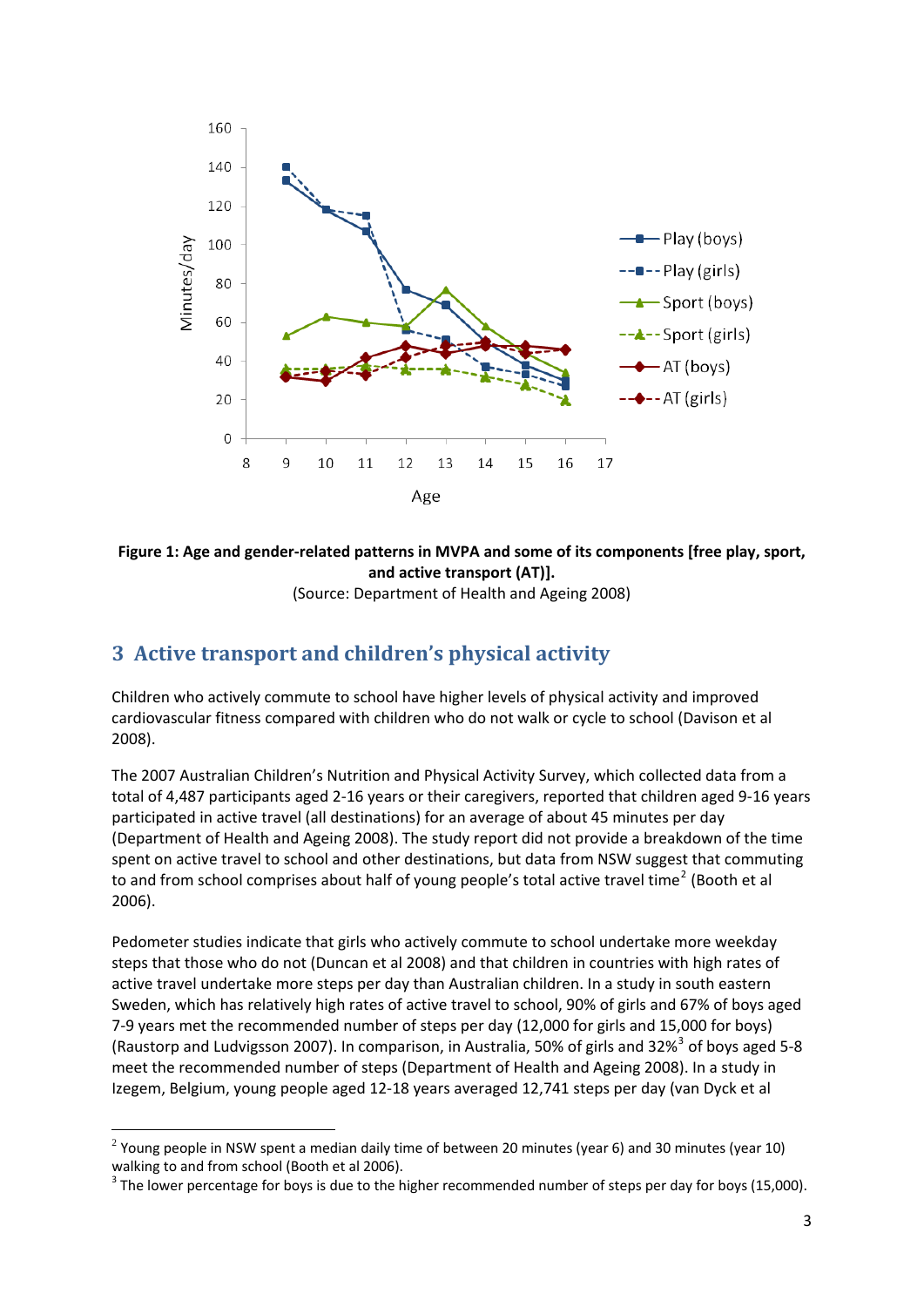2009), compared with an average of 10,095 steps per day for Australian young people aged 14‐16 (Department of Health and Ageing 2008).

Active travel to school is also associated with higher levels of active travel to other neighbourhood destinations. In a study of 1,643 9‐15 year‐olds in South Australia, young people who actively commuted to school were 30% more likely to actively commute to other neighbourhood destinations. These data suggest additional energy expenditure benefits beyond active trips to and from school (Dollman and Lewis 2007).

There has been some debate about whether higher levels of active travel occur at the expense of other forms of physical activity, and whether it is children who are already active who choose to use active forms of travel. Neither of these scenarios appears to be the case (Davison et al 2008), suggesting that efforts to increase children's active travel are likely to result in net gains in children's levels of physical activity and in the proportion of children achieving recommended levels of physical activity.

# **4 Active transport and children's health**

A mode shift from motorised transportation (principally being driven by car) to active transport improves children's health by:

- increasing levels of physical activity (and associated physical, psychological and social health benefits)
- **•** helping children maintain healthy weight

- reducing injury due to motor vehicle crashes
- **•** reducing the environmental health damage caused by excessive car use (eg air and noise pollution, global warming)
- reducing inequalities in children's health associated with physical activity, obesity, and motor vehicle crash injuries.

While contributing to substantial health benefits, active transport, in common with other forms of physical activity such as sport and play, also carries a risk of injury. Because walking and cycling are alternative forms of transport, pedestrian and cyclist injuries are often compared with risk of injury as a car passenger. A recent comparative analysis of 30 OECD countries found highly variable traffic crash fatality rates for young people aged 0‐16 years. Fatality rates varied by country, travel mode (walking, cycling, car passenger), measures of traffic exposure (fatalities per population, number of trips, or distance travelled), road safety policies, and a range of socio‐demographic factors (Christie et al 2004; Christie et al 2007).

Absolute risk of fatality is low for all modes of travel in most countries, including Australia which has 1.69 child car passenger fatalities per 100,000 child population (ranked  $21st^4$  $21st^4$  out of 26 OECD countries); 0.86 child pedestrian fatalities per 100,000 child population (ranked  $13<sup>th</sup>$ ); and 0.39 child cyclists fatalities per 100,000 child population (ranked  $13<sup>th</sup>$ ). Based on these data, an Australian child is nearly twice as likely to be killed as a car passenger than as a pedestrian, and more than four times as likely to be killed as a car passenger than as a cyclist (Christie et al 2004).

These absolute levels of risk are relatively low; however, *relative* risks based on traffic exposure (ie relative fatality rates per trip or per kilometre travelled) result in a different pattern of risks by travel mode. Exposure‐based relative risks are generally higher for pedestrians and cyclists than for car

<span id="page-4-0"></span> $<sup>4</sup>$  Japan is ranked first (ie safest), with a fatality rate of 0.37 per 100,000 child population; with Turkey ranked</sup> 26<sup>th</sup> (4.03 per 100,000). Australia, the US and NZ have among the highest fatality rates for child car passengers (21st, 23rd and  $24<sup>th</sup>$  respectively) (Christie et al 2004).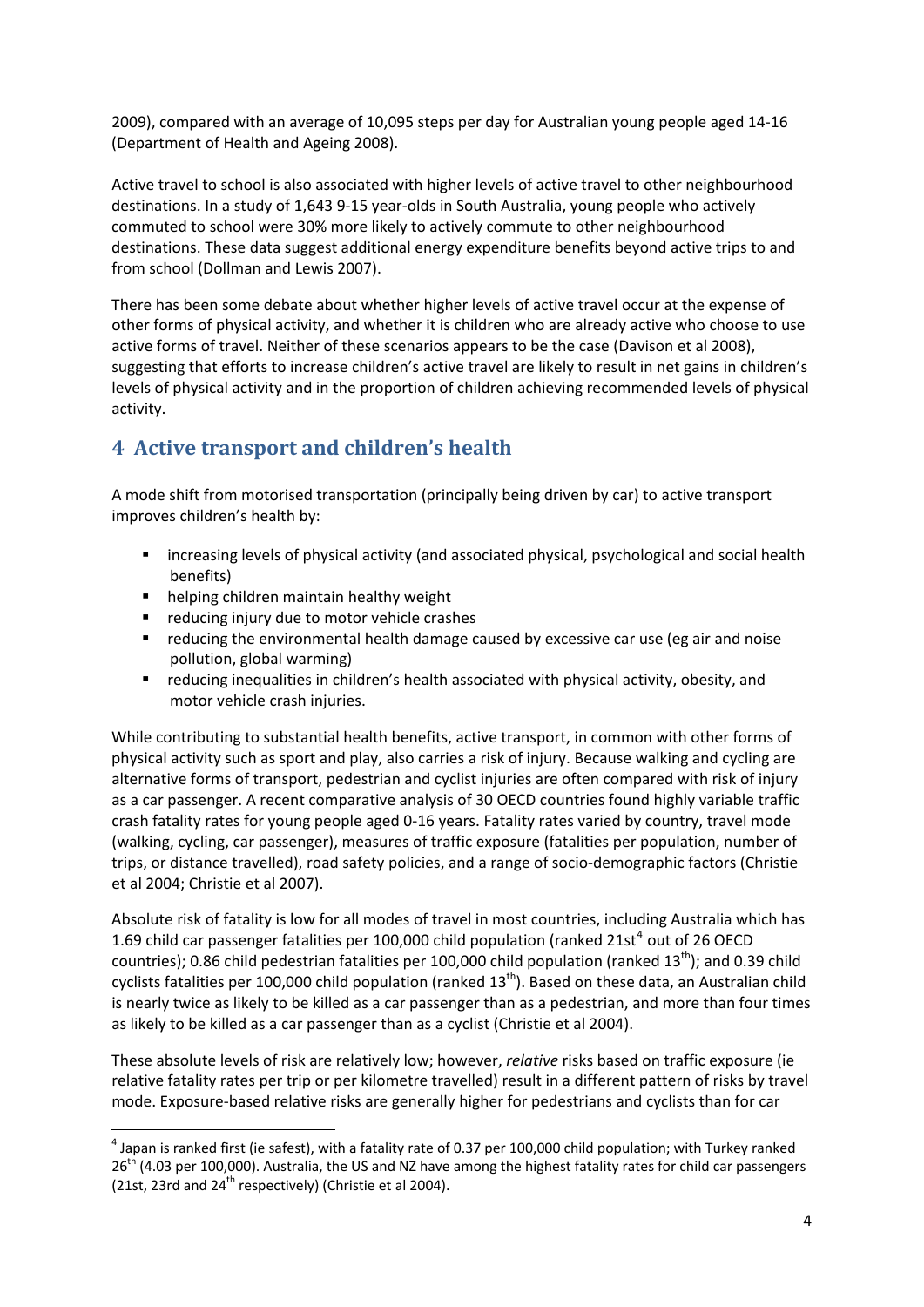passengers, but with large variations between countries. Countries with high levels of active transport generally have low pedestrian and cyclist fatality rates (Figures 2 and 3). Figures 2 and 3 are for the OECD countries that were able to provide data on child walking and cycling distances. Australian data are not included in Figures 2 and 3 because national data on child walking and cycling are not available. However, based on related data, Australia is likely to be similar to the US, UK and NZ.

Figures 2 and 3 also indicate low levels of absolute risk based on distance walked or cycled. Even in the current traffic environments in US and NZ, one fatality occurs for about 10 million kilometres walked or cycled, decreasing to one for about 100 million in the high active travel countries.



(Source: Christie et al 2004)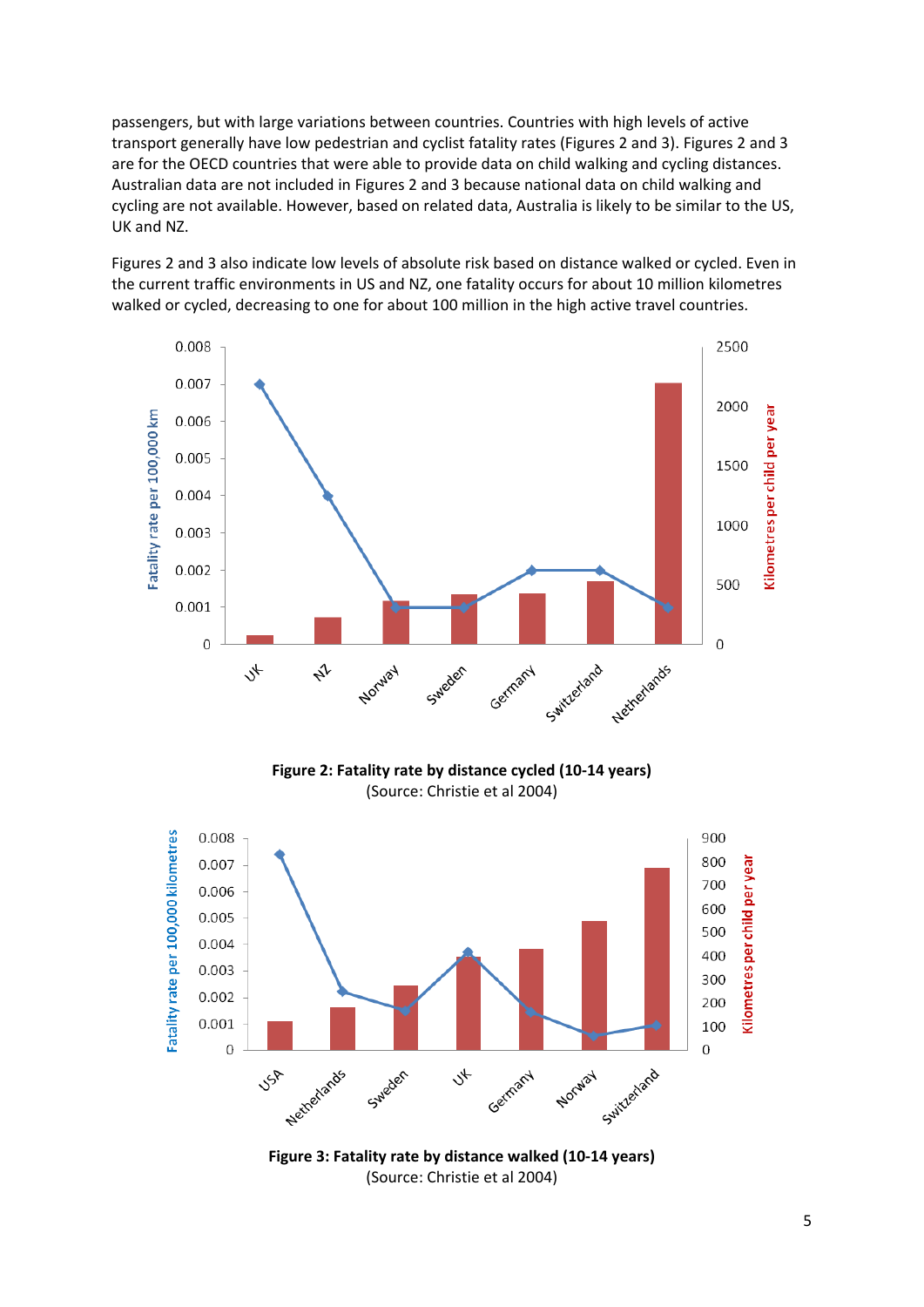As indicated in Figures 2 and 3, the study found little evidence of a steady gradation in pedestrian and cyclist fatality rates across countries (Christie et al 2004). Rather, there was a clustering effect, with five countries classified as the 'top performers' for pedestrian safety (Sweden, The Netherlands, Finland, Germany and Denmark). These countries have a strong commitment to fostering high levels of safe walking and cycling, and most have implemented a comprehensive package of integrated traffic safety measures including:

- a strong approach to infrastructure measures for pedestrian safety
- compulsory road safety education for children aged 6-9 years
- conducting *national* road safety campaigns once a year or more (most countries conduct regional publicity)
- speed reduction measures, including environmental modification and 30kph speed limits and signalised crossings in most areas, including very low speed limits outside schools
- legislation that assumes driver responsibility in an accident involving a child pedestrian
- commissioned research on child pedestrian safety
- support for a range of child pedestrian safety initiatives.

The clustering effect (of countries performing well and less well) was even more marked for child cyclist safety. Most of the top performing countries for child cyclist safety have implemented a comprehensive package of child cyclist safety measures including (in addition to those listed above for child pedestrians):

- high levels of cycling infrastructure provision
- promotion of child cyclist road safety education and training (often compulsory)
- *national* and regional child bicycle safety campaigns.

There is widespread recognition across OECD countries that while active travel carries a small risk of serious injury or death, the health and social benefits substantially outweigh the risks (Christie et al 2004). Consequently, rather than reducing children's exposure to traffic by discouraging walking and cycling, most OECD countries have policies aimed at promoting active travel and making it safer. There is variation, however, in commitment to active travel policies and implementation of the safety measures that simultaneously reduce risk and promote active travel.

### **Child overweight and obesity**

The 2007‐08 National Health Survey reported high and increasing levels of overweight and obesity among Australian children aged 5‐17 years (ABS 2009). Based on measured height and weight, 17.1% of children are overweight, and 7.8% are obese. There has been a significant increase in the proportion of children who are obese; from 5.2% in 1995 to 7.8% in 2007/8 (ABS 2009).

Cross‐country comparative data indicate an inverse relationship between child obesity and active travel (see Figure 4), but studies *within* countries such as Australia that have low active travel rates show no consistent relationship (Davison et al 2008; Booth et al 2006). Failure to detect a relationship in Australian studies may be due to the limited range of energy expenditure on active travel in Australia (ie children in the highest active travel categories in Australia have low levels of active travel compared with children in several European countries). Children in European countries with high active travel rates cover relatively large distances by foot or bicycle (see Table 1), thereby increasing the potential for active travel to contribute to energy expenditure and consequently the maintenance of healthy weight.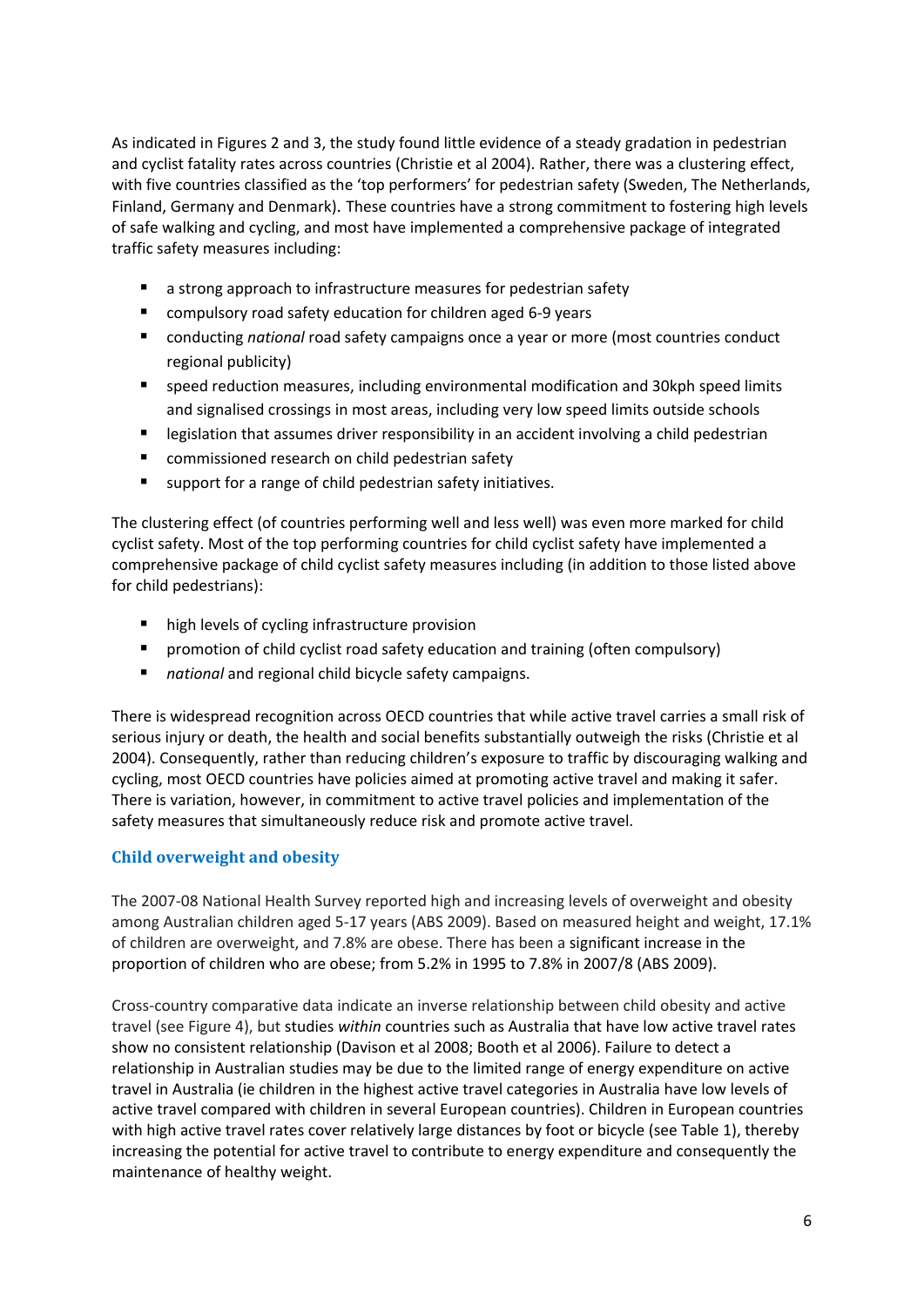

**Figure 4: Active travel distance and overweight/obesity** (Melbourne Statistical Division travel data included in absence of Australian national data for children's active travel distance) (Sources: Christie et al, 2004; International Obesity TaskForce, 2009)

| <b>Country</b>         | <b>Distance walked per</b><br>child per year (km) | <b>Distance cycled per</b><br>child per year (km) | <b>Proportion of total</b><br>distance travelled<br>using active modes<br>(%) |
|------------------------|---------------------------------------------------|---------------------------------------------------|-------------------------------------------------------------------------------|
| <b>USA</b>             | 123                                               | n/a                                               | $0.8^{5}$                                                                     |
| UK                     | 396                                               | 79                                                | 6.8                                                                           |
| <b>NZ</b>              | n/a                                               | 232                                               | n/a                                                                           |
| Norway                 | 550                                               | 370                                               | 9.7                                                                           |
| Sweden                 | 275                                               | 424                                               | 7.4                                                                           |
| Germany                | 431                                               | 518                                               | 13.8                                                                          |
| Switzerland            | 773                                               | 535                                               | 14.4                                                                          |
| <b>Netherlands</b>     | 180                                               | 2200                                              | 33.5                                                                          |
| Melbourne <sup>6</sup> | 182                                               | 26                                                | 4.6                                                                           |

(Note: There is no current Australian national data available on children's walking and cycling trip distances.)

<span id="page-7-0"></span> $5$  Walking only - cycling rates are not included in US data because they are very low.

<span id="page-7-1"></span><sup>5</sup> Walking only ‐ cycling rates are not included in US data because they are very low. <sup>6</sup> Melbourne Statistical Division (Greater Melbourne Metropolitan Area), children aged <sup>0</sup>‐<sup>14</sup> years, VATS <sup>1994</sup>‐ 99 average (Ironmonger and Norman 2007).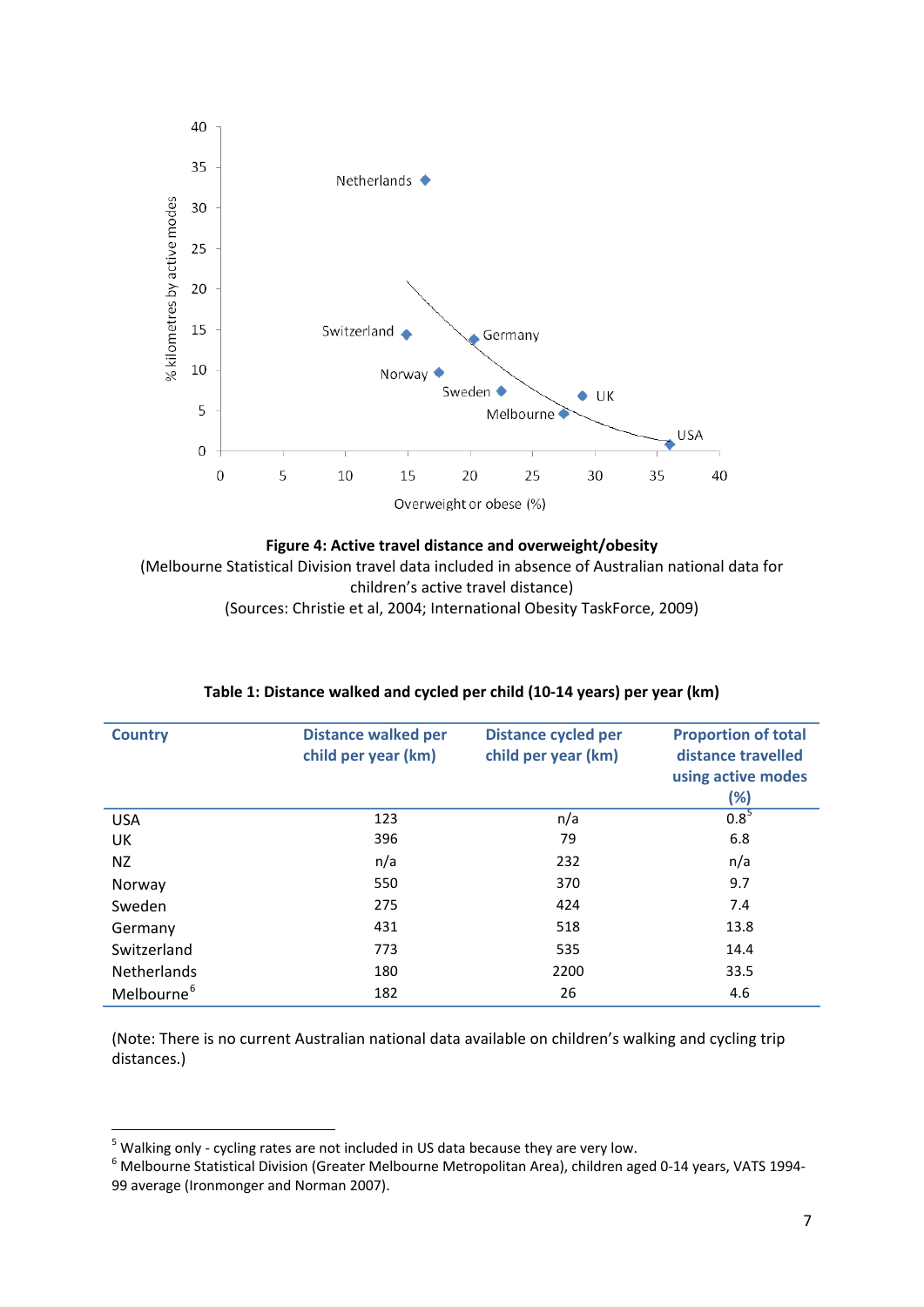#### **Additional benefits of active transport**

The additional social benefits of increased active transport and reduced motor vehicle use include:

- transport benefits of reduced congestion, car space requirements and costs. Children being driven to school account for about 17% of all trips by all people in the Melbourne Statistical Division during the morning peak period between 8.30 and 9 am (Morris et al nd).
- environmental benefits of reduced air, noise, and visual pollution
- **EXECTE:** energy use reductions through fewer car numbers
- **IDED** lower fossil fuel use and greenhouse gas emissions
- community strengthening through increased social interactions on streets and within neighbourhoods
- **F** improved community safety, as 'peopled' places are safer places.

Mode shifts to active transport tick many 'benefit boxes' across multiple sectors, in contrast to the limited scope of some widely promoted, alternative 'solutions' to several key health, environmental, transport and urban planning problems (Litman 2009) (see Table 2).

| <b>Planning objectives</b> | <b>Expand</b><br>roadways | <b>Efficient and</b><br>alternate fuel<br>vehicles | <b>Mode shifts and</b><br>smart growth |
|----------------------------|---------------------------|----------------------------------------------------|----------------------------------------|
| Reduce traffic congestion  | $\checkmark$              |                                                    | ✓                                      |
| Roadway costs savings      |                           |                                                    |                                        |
| Parking costs savings      |                           |                                                    |                                        |
| Consumer cost savings      |                           |                                                    |                                        |
| Improve mobility options   |                           |                                                    |                                        |
| Improve traffic safety     |                           |                                                    | ✓                                      |
| Energy conservation        |                           | $\checkmark$                                       |                                        |
| Pollution reduction        |                           | ✓                                                  | ✓                                      |
| <b>Efficient land use</b>  |                           |                                                    |                                        |
| Public health and fitness  |                           |                                                    | ✓                                      |

#### **Table 2: Multiple benefits of a mode shift to active transport**

(Source: Litman 2009)

## **5 Active travel in Australia and internationally**

Current national data for all forms of travel undertaken by children in Australia are not available, but household travel surveys have been conducted in some capital cities. In Melbourne, data from the Victorian Activity and Travel Survey (VATS) for 1994‐1999 show that the major mode of travel by children of all ages is as a car passenger.

Children aged 0‐14 years in Melbourne (1994‐1999 average) made an average of 23.1 trips per week, 16.3 of which were as a car passenger (71%), 5.0 as a pedestrian (22%) and 0.2 as a cyclist (1%) (Ironmonger and Norman 2007). Children spent on average 5 hours 12 minutes per week travelling, comprising nearly 4 hours as a car passenger, 48 minutes walking, and 2 minutes cycling. Children travelled a total of 87.3 km per week; 76 km (87%) as a car passenger, 3.5 km (4%) walking, and 0.5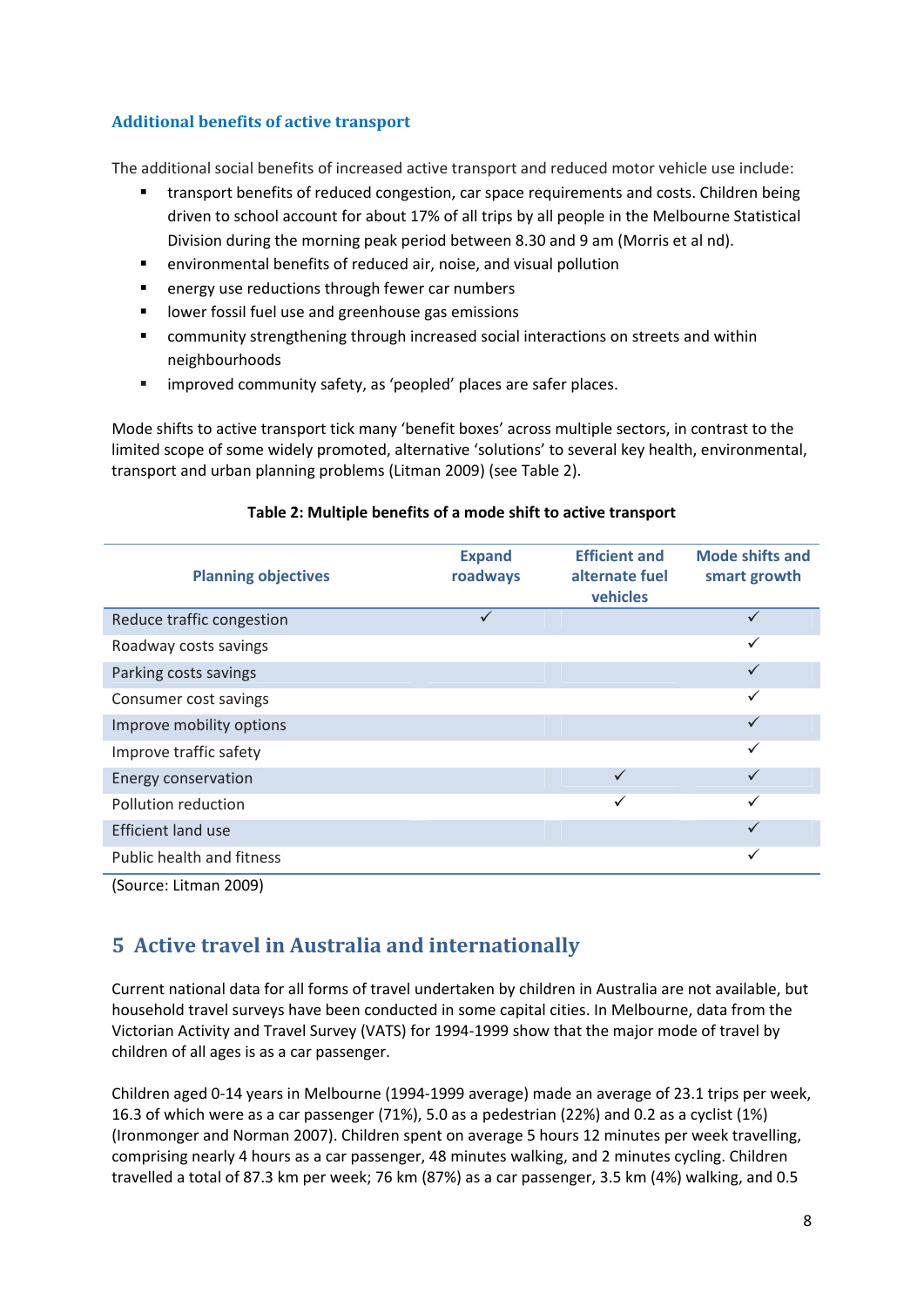km (0.6%) cycling. These travel patterns differ markedly from those observed in several of the countries included in Table 1. As outlined in the following section (correlates of children's and young people's active travel), the differences cannot be attributed solely (or even substantially) to greater travel distances in Australia.

Although the trip to school is a relatively short one for the majority of Australian children, most of these trips are by car. Data from the 2006 Victorian Child Health and Wellbeing Survey indicate that, for Victorian children aged five to under 13 years, car travel is the most common mode of travel to and from school (for a 5‐day period) (64.1% of trips), followed by walking (22.7%), public transport (9.3%) and cycling (3.5%) (Department of Human Services 2007).

In Melbourne and Victorian regional centres, car travel is also the most common mode of travel to secondary education, but car travel is lower and public transport use higher than for primary school students (Department of Transport 2009).

Based on 1994‐1999 VATS data for Melbourne, the majority of the car trips to and from primary school (61%) are linked trips; that is, activities other than going home are performed after dropping off or picking up children at school. Nevertheless, almost 40 percent of car trips made to school by parents with primary school children are simple home‐school‐home trips which may offer greater potential for substitution by active trips (Morris et al nd).

In contrast to public transport use among Australian adults, use of public transport on the trip to school may not involve a substantial active component. Based on NSW data, the median time spent walking for year 6 students who travelled to and from school by public transport was 0.0 minutes per trip. For year 8 students the median times was 2.0 minutes to school and 5.0 minutes from school (Booth et al 2006). These data indicate that while trips to school by public transport lead to multiple benefits associated with reduced car use, they may not make a substantial contribution to children's physical activity levels.

Australian children's rates of walking and cycling for transport are low in comparison to many other developed countries, and have declined substantially in recent decades. In Melbourne in 1970, 55.3% of young people walked to school or higher education, falling to 22.2% in 1994. In the same time period, cycling to education declined from 7.5% to 3.9% and car travel increased from 14.3% to 55.3%. In the rest of Victoria over this time period, walking to education fell from 35.4% to 15.9%, cycling from 20.3% to 7.9%, and car travel increased from 16.5% to 43.9%.(Australian Bureau of Statistics 1975; Australian Bureau of Statistics 1995)

Household travel surveys conducted in the Sydney metropolitan area show similar trends. The proportion of children aged 5‐9 years who walked to school on the day of the survey more than halved between 1971 (57.7%) and 1999‐2003 (25.5%). For children aged 10‐14 years, walking to school dropped from 44% to 21.1%. Cycling data were not included in the analysis, but were reported to be low (1‐2%) (van der Ploeg et al 2008).

The low rates of active travel to school in Australia are not universal among wealthy, industrialised countries. International data indicate that several European and Asian countries have high rates of active travel to school (Table 3).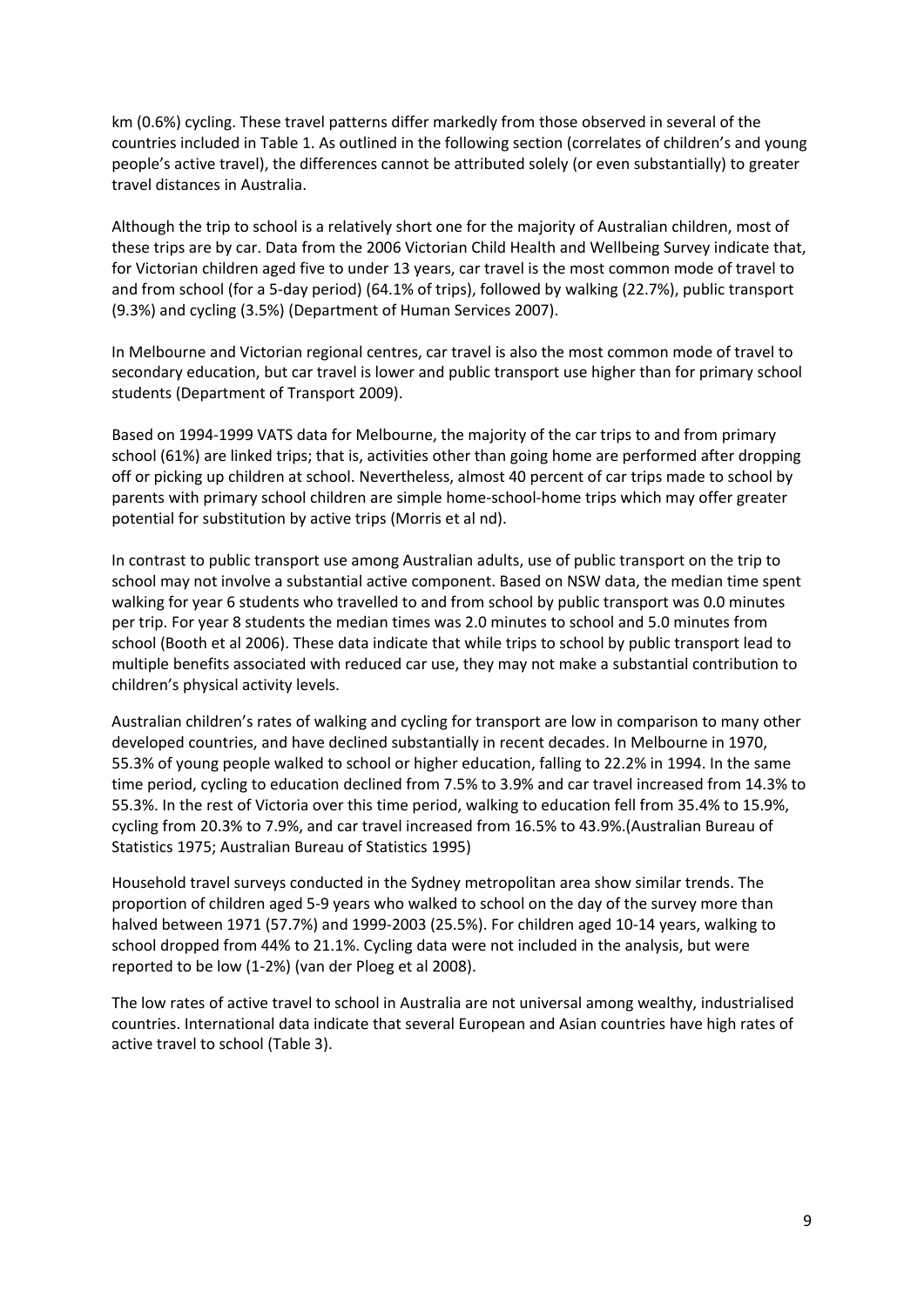| <b>Location</b>        | <b>Participants</b> | <b>Walk (%)</b> | <b>Bike (%)</b> | Walk + Bike $(\%)$ |
|------------------------|---------------------|-----------------|-----------------|--------------------|
| Victoria, Australia    | 3,000; 5-12 $y$     | 23              | $\overline{4}$  | 27                 |
| US.                    | 14,553; 5-18 y      | 12              | 1               | 13                 |
| Great Britain, 2006    | $5-16y$             | 46              | $\overline{2}$  | 48                 |
| <b>National Travel</b> |                     |                 |                 |                    |
| Survey                 |                     |                 |                 |                    |
| The Netherlands        | Primary school      | 37              | 49              | 86                 |
|                        | students            |                 |                 |                    |
| Odense, Denmark        | 323, 9y             | 24              | 39              | 63                 |
| Izegem, Belgium        | 120, probability    | Urban: $13$     | Urban: 66       | Urban: 79          |
|                        | sample, 12-19 y     | Suburban: 2     | Suburban: 79    | Suburban: 81       |
| Portugal               | 450, 12-18 y        |                 |                 | 23                 |
| Russia                 | $4-11y$             |                 |                 | 59                 |
| Jiangsu Province,      | 431 boys, 393 girls | <b>Boys: 25</b> | <b>Boys: 66</b> | <b>Boys: 91</b>    |
| China                  | $12 - 14y$          | Girls: 21       | Girls: 63       | Girls: 84          |

#### **Table 3: Frequency of walking and cycling to school**

(Note: data are indicative only, as measures of walking and cycling varied between studies)

(Sources: Sirard and Slater 2008; [UK] Department for Transport 2008; [Dutch] Ministry of Transport, Public Works and Water Management 2007; Department of Human Services 2007)

Most countries with high rates of active travel to school have higher rates of cycling than walking to school, which is opposite to the Australian pattern where walking is the main form of active travel to school and cycling rates are very low (Table 3). In many cases, children in countries with high rates of active travel to school also travel further to school than Australian children (van Dyck et al 2009).

This is likely a reflection of good neighbourhood‐wide conditions for walking and (especially) cycling (Ministry of Transport Public Works and Water Management 2007). In contrast, in Australia, school crossings and reduced speed limits apply only in the immediate vicinity of the school; for example, 40km/hr school zone speed limits apply within a 250m radius of the school. In contrast, in Berlin, for example, 3,800 km of city streets (72%) are traffic calmed, with speed limits of 30km/hr or less, providing an extensive network of traffic‐calmed streets (Jacobsen 2006). As noted in Section 4, speed reduction measures are a key component of child pedestrian and cyclist safety strategies in countries with high active transport levels.

## **6 Correlates of children's and young people's active travel**

Several models of the influences on children's and young people's physical activity behaviour have been developed. A *social‐ecological model* such as the one in Figure 5 can be applied to active travel. In this model, the environmental influences on active travel are both perceived and real. Intraindividual factors apply to both young people and parents, and include socio‐demographic factors. As in all ecological models of behaviour, component factors are mutually interactive; for example, car-reliance (a social/cultural factor) contributes to urban sprawl (built environment), and urban sprawl in turn leads to car-reliance.

It is important to bear in mind that most of the research into the correlates of active travel reported in English‐language journals are for studies conducted in Anglo‐Saxon countries which have low rates of active travel. There is emerging evidence that the correlates of active travel in non‐Anglo countries with high rates of active travel may differ markedly from those that have been identified in countries such as the US and Australia.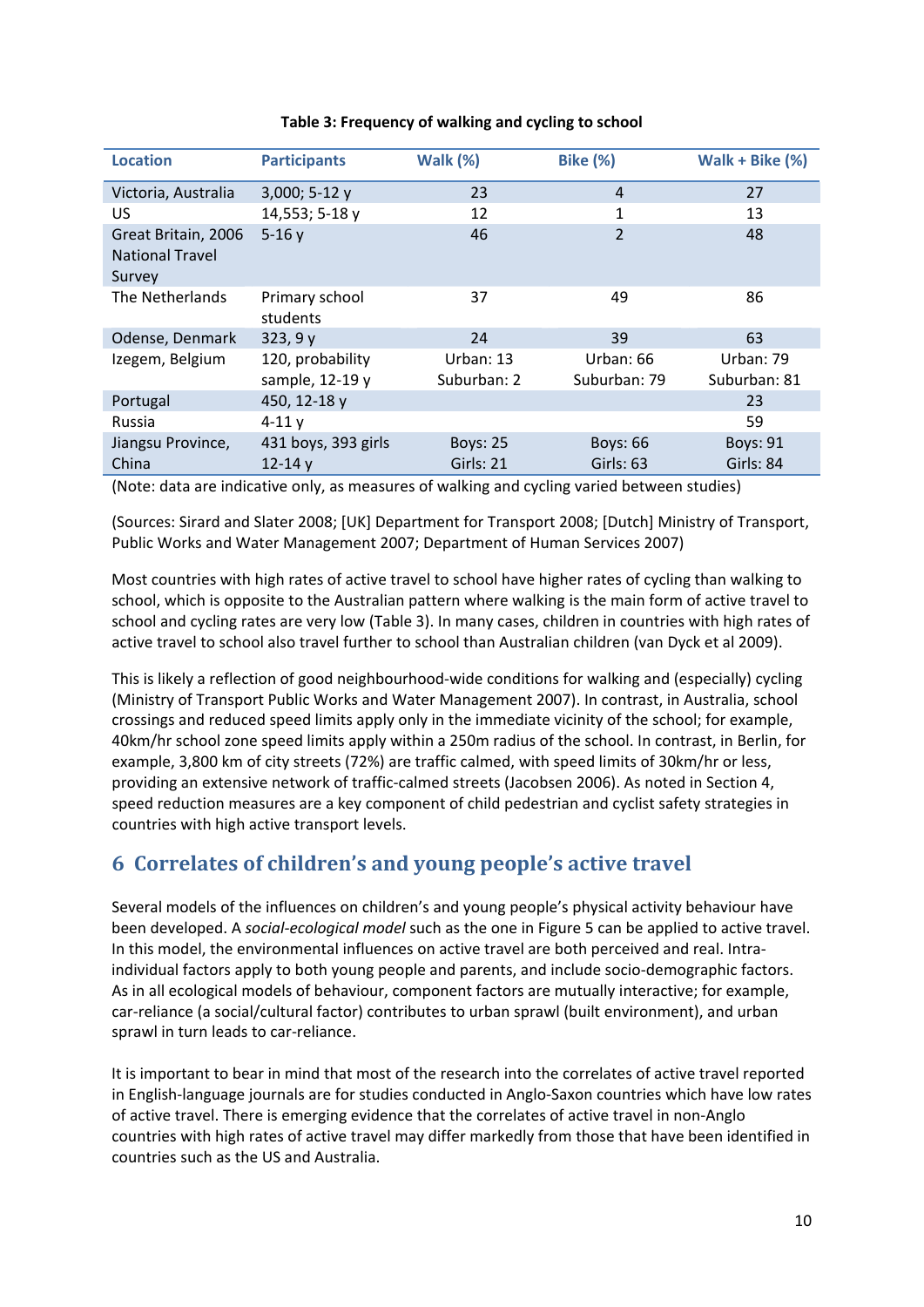

**Figure 5: Environmental influences on children's active travel behaviour** (Adapted from Gebel et al 2005)

### **Intraindividual factors (including sociodemographic factors)**

In Australia, rates of active travel appear to be higher for older (secondary school age) students than younger age groups; and some, but not all studies report higher rates for boys than girls (Timperio et al 2006; Department of Health and Ageing 2008; Garrard et al 2009).

Research has also highlighted the important 'gatekeeper' role of parents. While this role is often framed in terms of traffic and safety concerns, the convenience of car travel, and parents' own methods of travel to work and other destinations are also important (McMillan et al 2006; Davison et al 2008; Wen et al 2008; Garrard et al 2009).

'Stranger danger' can be a greater concern for parents and young women than road safety concerns (Garrard et al 2009), with some studies reporting that adolescent girls feel safer walking on busy roads (Kelty et al 2008).

#### **The built environment**

Travel distance is the strongest and most consistent predictor of active travel to school; with population density (within 800 metres of the school) and smaller schools also associated with higher active travel rates (Davison et al 2008). However, *perceptions* of feasible walking and cycling distances vary, and may be influenced by active travel behaviour (Ziviani et al 2006).

In countries with high rates of active travel to school, many students walk and cycle greater distances than considered feasible in countries such as Australia and the US (van Dyck et al 2009). These differences indicate that perceptions of feasible walking and cycling distances to school are shaped by cultural, environmental and policy factors (eg social norms of travel behaviour, walking and cycling infrastructure, urban speed limits).

Some studies report that walking and cycling infrastructure, traffic safety, urban/rural location, and weather conditions influence active travel to school (Davison et al 2008). However, while walking and cycling infrastructure is associated with active travel to school, neither perceived traffic safety nor weather conditions are consistent predictors of children's active commuting.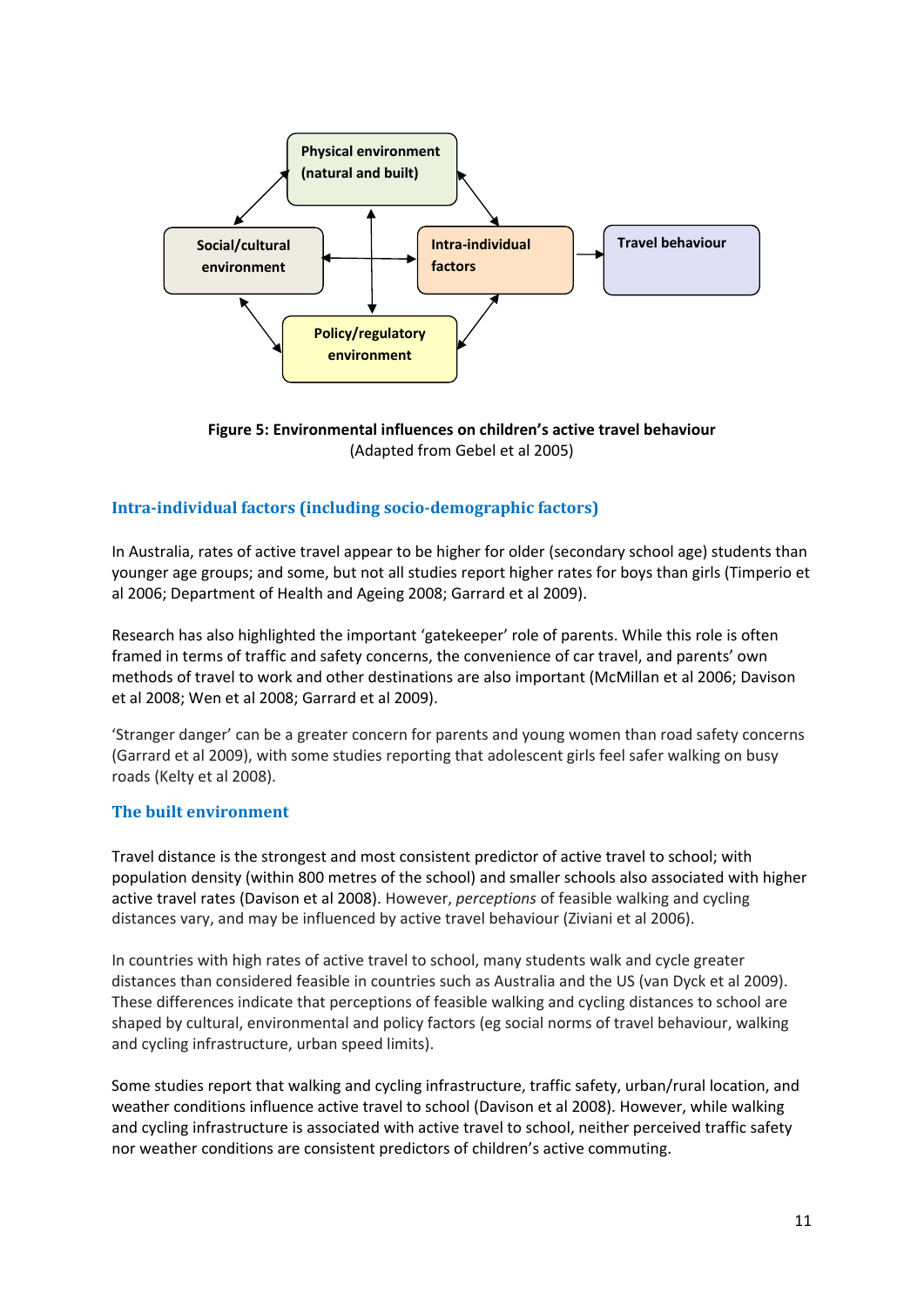A study of the impact of the road environment on children's and adolescents' active travel to local destinations in Melbourne, Australia, found no associations between road environment variables (such as traffic calming measures and traffic/pedestrian lights) and children's likelihood of walking or cycling to neighbourhood destinations, but some associations for adolescent boys and girls (Carver et al 2008a; Carver et al 2008b). The authors concluded that "The road environment influences physical activity among youth in different ways, according to age group, sex and type of physical activity."

Walkability indexes, which include numerous characteristics of the natural and built environments, do not necessarily apply to children and young people walking and cycling to school (Sirard and Slater 2008). In a Belgian study of 12‐18 year‐old adolescents, living in a less 'walkable' suburb (lower population density, street connectivity and mixed land use) in a suburban area of town was associated with *more* active travel to school (principally cycling) than living in a 'more walkable' inner city area (Van Dyck et al 2009).

A comparative study of commuting to school in urban and suburban municipalities in the Greater Toronto Area, Canada, found few consistent differences in the prevalence of active travel to school for urban and suburban locations (Buliung et al 2009). Between 1986 and 2006, active travel to school declined in all areas, though presumably the built environment did not change substantially over time. These and other studies (eg Christie et al 2004; Christie et al 2007) suggest that transportation and traffic safety policies may be more important determinants of children's active travel than urban form per se.

#### **Social/cultural environment**

At a national level, Christie et al (2004) reported associations between macro socio‐economic indicators and child traffic safety performance (and by association, active travel rates ‐ see Figures 2, 3 and 6) in OECD countries. While the relationships summarised in Table 4 are relatively weak, socio‐ economic factors such as GDP and economic inequality appear to be more important than demographic factors such as population density and car ownership. More equal societies "almost always do better" (Wilkinson and Pickett 2009) including maintaining healthy weight during childhood (Wilkinson and Pickett 2009), child traffic safety (Christie et al 2004) and, possibly, active travel.

At first glance the relationship between economic inequality and children's active travel (Figure 6) is surprising, and it is important to bear in mind that an observed association is not proof of causation. Nevertheless, there is a plausible mechanism for the relationship. Both crime and child traffic injuries are higher in less equal societies (Christie et al 2004; Wilkinson and Pickett 2009), and these are among the most commonly reported reasons for parents restricting their children's independent mobility (Davison et al 2008; Sirard and Slater 2008).

More equal societies are characterised by higher levels of trust, social cohesion, and involvement in community life; and lower levels of violence (Wilkinson and Pickett 2009). These features could well influence parents' willingness to allow their children the level of independent mobility that characterises children's use of public space in more equal societies, and in previous generations in Australia which were characterised by lower levels of economic inequality(Stilwell and Jordan 2007).

Countries with higher levels of economic equality also appear to support more equitable transportation systems that cater for the needs of all road users, including pedestrians and cyclists (see pages 5 and 6).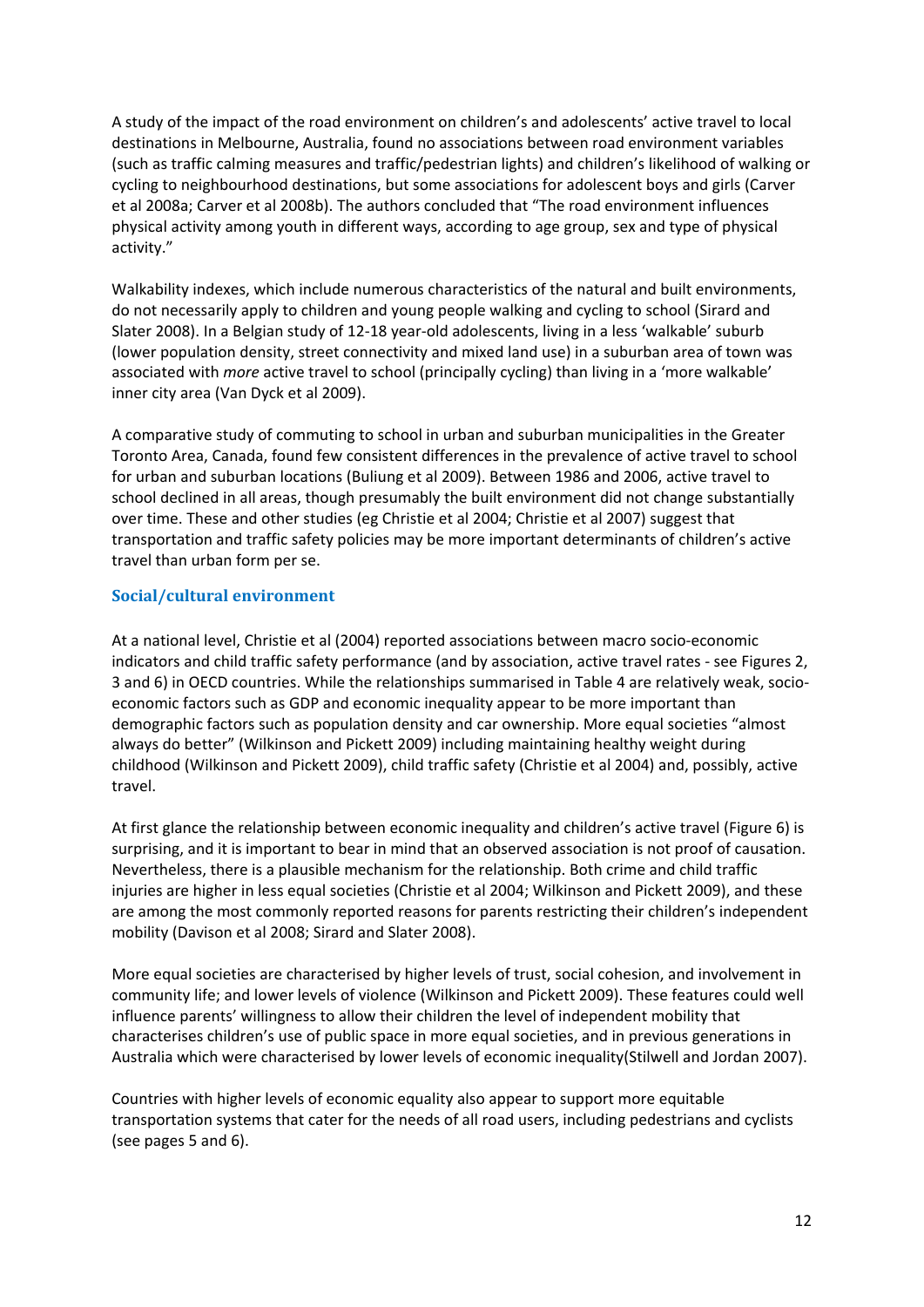#### **Table 4: Correlation coefficients for child traffic fatalities and socio‐economic and demographic indicators, OECD countries**

| <b>Indicator</b>                        | Correlation with overall child traffic fatality rate |  |  |
|-----------------------------------------|------------------------------------------------------|--|--|
| GDP per capita                          | 0.51                                                 |  |  |
| Gini coefficient of economic inequality | 0.47                                                 |  |  |
| Percentage of lone parent families      | 0.38                                                 |  |  |
| Child poverty index                     | 0.36                                                 |  |  |
| Percentage urban population             | 0.21                                                 |  |  |
| Population density                      | 0.18                                                 |  |  |
| Cars per capita                         | 0.17                                                 |  |  |

(Source: Christie et al 2004)



**Figure 6: Economic inequality and active transport, children 10‐14 years** (Source: based on data from Christie et al 2004)

Notes:

- Higher Gini Coefficient represents greater inequality
- Correlation Coefficient = -0.57
- Melbourne data point: trip data for Melbourne Statistical Division has been included in absence of Australian national data; Gini Coefficient is for Australia as a whole.

Social factors at the interpersonal level include behavioural norms, which are important determinants of individual behaviours (McKenzie‐Mohr and Smith 1999). Although road safety has steadily improved in Australia since the 1960s, changed social norms of being a "good parent" have led parents to curtail children's independence to explore their environments, walk to school, and spend the day unsupervised with their friends (Thomson 2009).

Other aspects of the social/cultural environment that inhibit active transport include a greater value placed on individual good compared with social or community good, which contributes to the vicious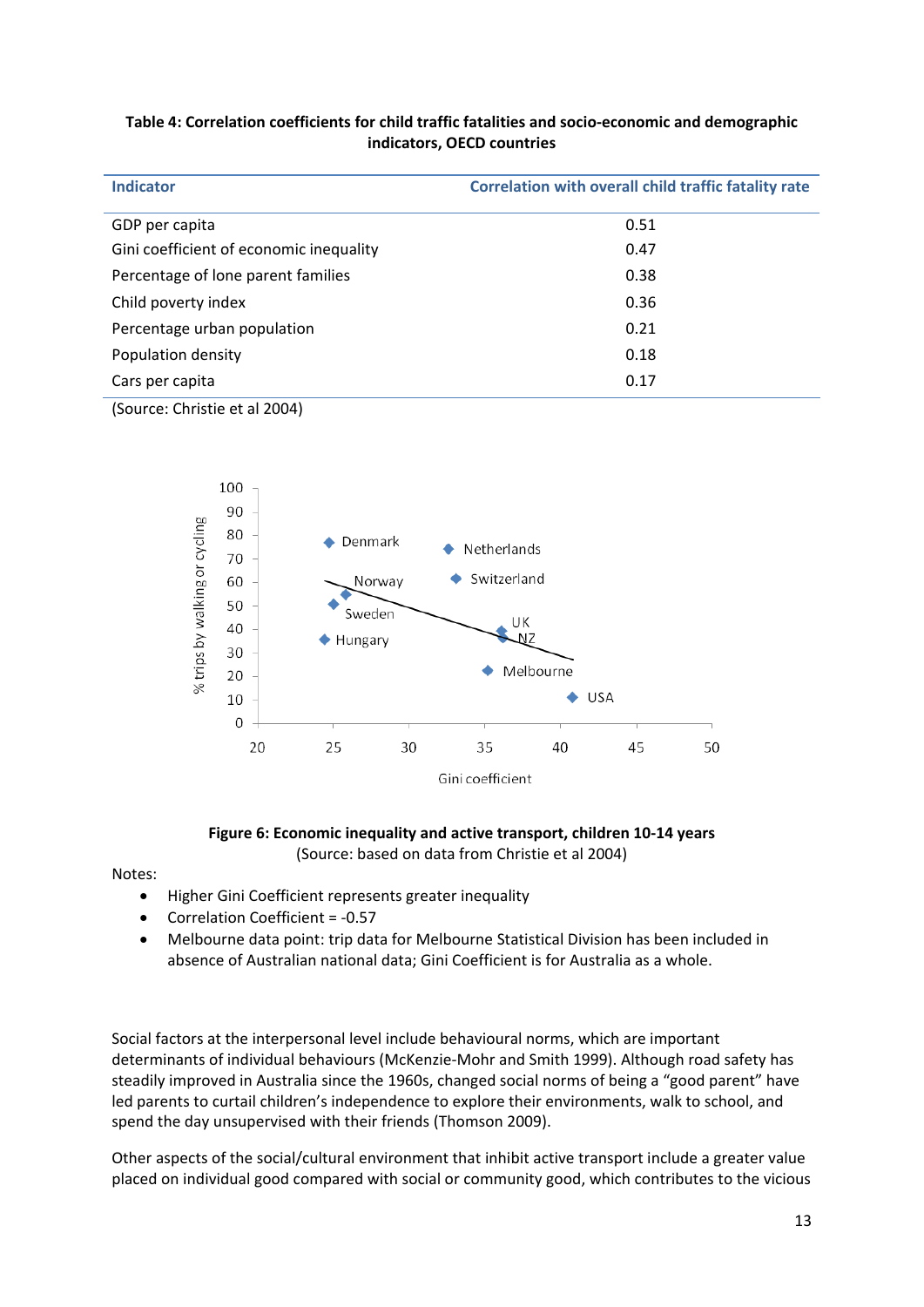cycle whereby parents drive their children to school to protect them from the adverse traffic conditions created by other parents driving their children to school (Dora and Phillips 2000).

Social norms often manifest as 'habits'. In a survey of Dutch adults, after controlling for variables in the theory of planned behaviour, habit strength was the strongest predictor of bicycle use as a means of transport (deBruijn et al 2009).

Among social environmental correlates of active travel to school, mixed results have been reported for crime, safety, and parental perceptions of neighbourhood safety at the local level (Davison et al 2008). On the other hand, more consistent findings have been reported for the impact of perceived social norms such as parental perceptions that other children in the area actively commute to school (Davison et al 2008).

The underlying cultural values and norms that shape travel mode choices are also reflected in transportation policies, which, in Australia, favour car use over non-motorised forms of transport. Several historians (Davison 2004), geographers (Tranter 2004), transport researchers (Mees et al 2008) and public health researchers (Hinde and Dixon 2005) have documented diverse aspects of Australia's 'culture of car dependence'.

#### **The policy/regulatory environment**

The policy and regulatory factors associated with child pedestrian and cyclist safety identified by Christie et al (2004) and summarised in Section 4 are also important policy and regulatory determinants of children's active travel. High rates of active travel are consistently associated with pedestrian and cyclist safety in developed countries, where promotion of active travel and safety have occurred concurrently.

In Australia, improvements in child pedestrian and cyclist injury rates have been achieved largely by removing children from the traffic environment, rather than ensuring a safe environment for pedestrians and cyclists. In contrast to Australia, the high active travel countries in Europe have adopted the latter policy position. In Denmark, for example, in response to increasing rates of child pedestrian and cyclist injuries in the 1980s, a range of safety measures was implemented that simultaneously promoted both active travel and child pedestrian and cyclist safety. As a result, Denmark now has one of the highest mode shares of active trips by children (77%, see Figure 6), while at the same time, child pedestrian and cyclist fatalities in 2001 have been reduced to oneeighth and one‐sixth respectively of the 1981 fatality rates (Christie et al 2004).

It is interesting to note that, in Australia, the high rates of child car passenger fatalities described in Section 4, which are largely due to the relatively high vehicle kilometres travelled by Australian children, are being addressed through improved vehicle and road safety measures rather than by discouraging car use.

In summary, the correlates of children's active travel are complex, with a large number of inconsistent findings. Not surprisingly, in most studies about 70% of the variance in active travel rates remains unexplained (Krizek et al 2009).

In general, there are substantial differences between:

- young people and adults
- high active travel countries/localities and low active travel countries/localities
- boys and girls
- children and adolescents
- **F** rural and urban areas
- active travel modes (walking and cycling).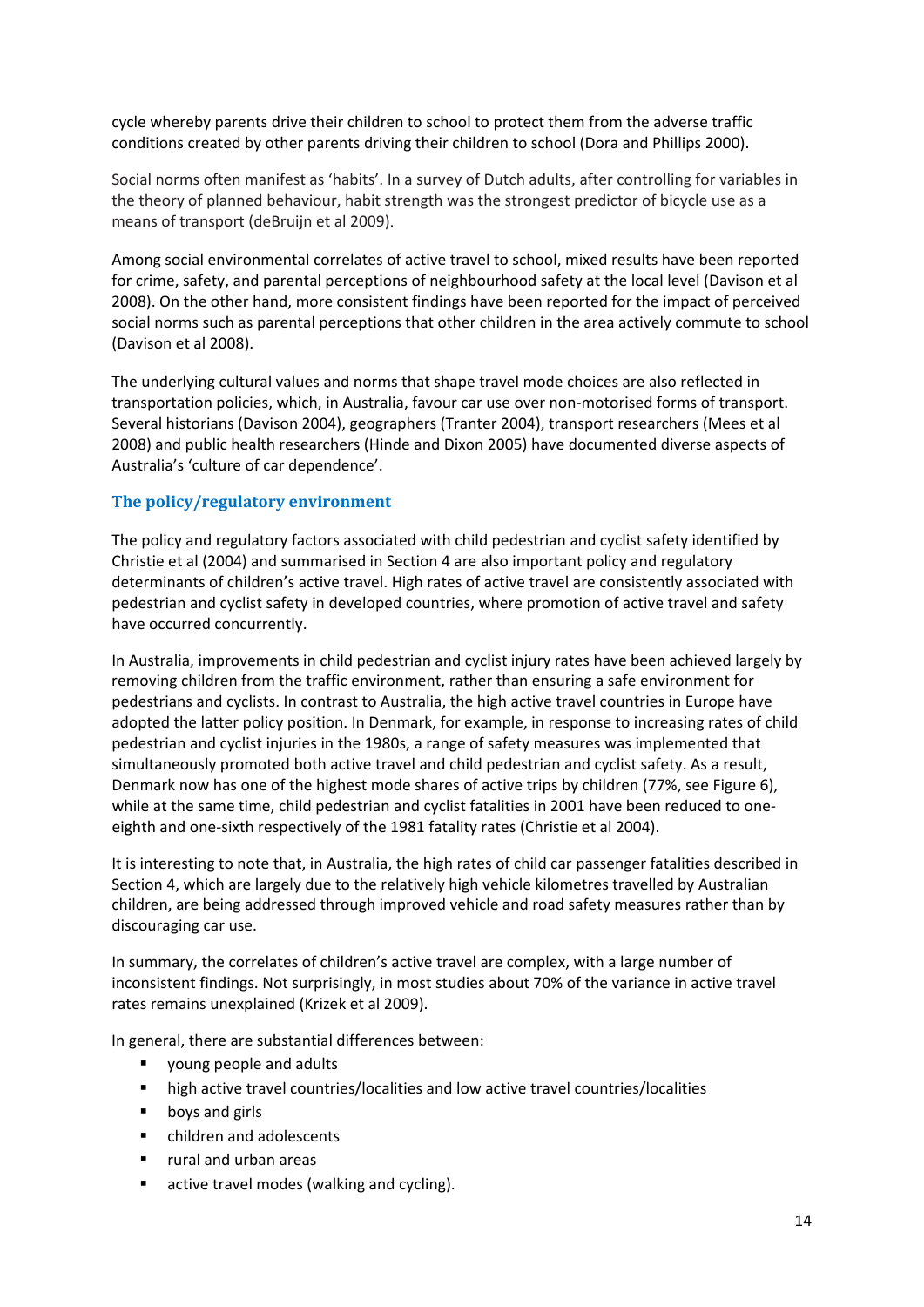# **7 Interventions aimed at increasing children's rates of active travel**

Several frameworks have been used to develop interventions aimed at increasing children's active travel. These include

- Community-based social marketing (McKenzie-Mohr and Smith 1999)
- The 'four Es': Education, Encouragement, Engineering and Enforcement (Rose 1999)
- **Integrated Health Promotion and the Ottawa Charter for Health Promotion**
- **Travel planning**

A number of interventions to increase active travel (principally to school) are currently being conducted in several countries, but only a small number have been rigorously evaluated.

A recent systematic review and meta‐analysis of 'soft' transport policy measures aimed at increasing active travel and reducing private car use (ie programs aimed at voluntary behaviour change, usually using social marketing strategies) reported inconsistent evidence for the effectiveness of schoolbased programs (Möser and Bamberg 2008).

Some recent evaluations have been reported in Australia and New Zealand. An evaluation involving five out of 15 primary schools in suburban Sydney that participated in the NSW TravelSmart program reported that active travel to school (defined as walking, cycling or public transport) increased over the program period in three out of the five schools<sup>[7](#page-15-0)</sup> (Fry 2008). The Central Sydney Walk to School Research Program, which comprised a randomised controlled trial involving 24 government primary schools in inner suburban Sydney, reported inconsistent evidence of an impact on students' walking trips to and from school. Parent‐reported data showed an increase in students' walking trips, but student‐reported data showed no significant changes (Wen et al 2008).

An evaluation of the Brisbane Active School Travel program reported a 24.8% increase in active travel mode share to school and an 18.1% increase in active travel mode share from school across the 13 primary schools that participated in the 2008 Active School Travel program. Walking trips to school increased by 19.1% (from 19.0% to 38.1%), and cycling trips by 3.1% (from 3.9% to 7.0%) (Brisbane City Council 2009). In New Zealand, the Auckland Regional Transport Authority's 2007 School Travel Plan evaluation, based on "roll call" data collected from 35,153 students across 68 primary and secondary schools, reported a reduction in travel by "family car" of 3.4% (Sullivan and Percy 2008).

Evaluation of the Ride2School program in Victoria found:

- An increase in active travel to school in an inner Melbourne suburb with a committed school, located in a supportive environment, and a relatively intensive intervention program.
- No consistent evidence of an increase in active travel to school across 13 primary schools in rural and metropolitan Melbourne following a less intensive intervention program.
- An increase in active travel to school on 'special event' days (eg annual Ride2School Day, monthly Hands Up! surveys).
- An increase in cycling to school following installation of bike storage facilities in 36 schools (Garrard et al 2009).

<span id="page-15-0"></span>  $7$  Aggregated findings across the five schools were not included in the report.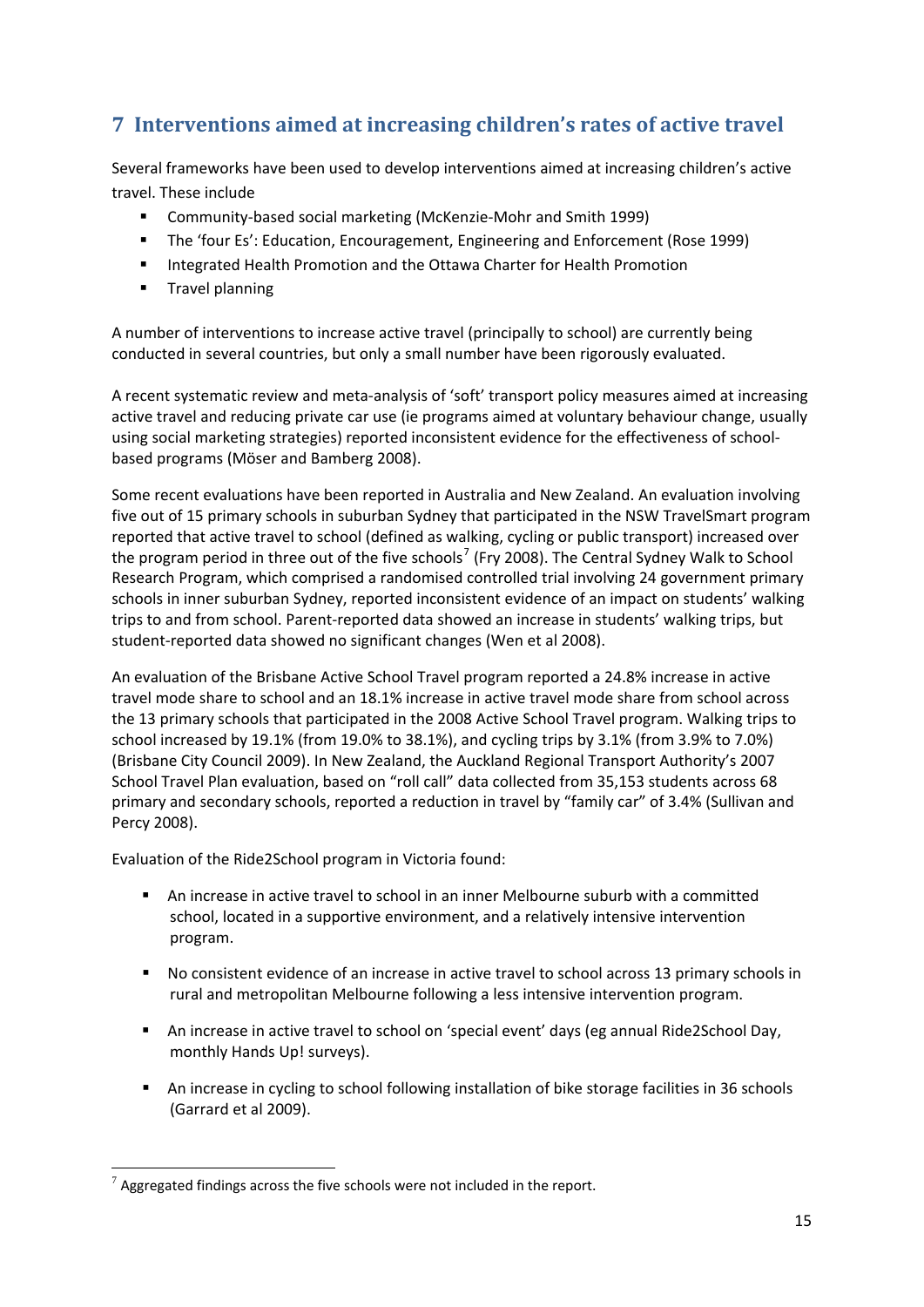In summary, variable program impacts occur both between programs and for individual schools within multi-site programs. Much of this evaluation literature is relatively recent, and there has been little systematic assessment of the reasons for variable program impacts. However, based on limited process/implementation evaluation data to date, the determinants of success are likely to include factors associated with schools and their social, cultural and built environments; program type; and quality of program implementation. Evaluation designs and methods also impact on evaluation findings; for example, it appears that the more rigorous evaluations published in peer‐reviewed journals tend to report smaller impacts than internal evaluations.

The evidence outlined in this report indicates that a combination of supportive national policies together with complementary local and regional policies and programs are required to achieve substantial and sustainable increases in children's levels of walking and cycling for transport.

## **8 Summary and future directions**

Children enjoy walking and cycling in their neighbourhoods and the vast majority of children prefer to walk or cycle to school. Many parents also express preferences for active travel to school, but are constrained by social, policy and environmental factors that make active travel choices difficult choices (Garrard et al 2009).

The experience of several affluent European and Asian countries demonstrates that active travel choices can be easy choices, including within urban environments similar to the low population density suburbs surrounding Australian cities. With the right conditions, policies, education and encouragement, more children would undoubtedly travel to school by foot (up to about 1km) or by bicycle (up to about 5km). These distances place active travel within the reach of the approximately 77% of Australian families who live within 5km of school (ABS 1995).

It is important to bear in mind that travel choices involve choices among alternatives, each with their own set of perceived benefits and barriers. The conditions under which travel choices can be 'tipped' towards walking or cycling rather than driving for short distances are well‐established in the transport and public health literature, as summarised in this report.

Small changes can be achieved, at least in the short-term, through programs such as Safe Routes to School, Walking School Buses, School Travel Planning, and Walk/Ride to School events. However, these initiatives need to be complemented by area‐wide improvements that support children's independent mobility within their overall neighbourhood. These include reduced urban speed limits, good cycling and walking infrastructure, and secure bike storage at schools, shopping centres and community facilities.

Some 'hard infrastructure' investments (bike paths and pedestrian crossings) require substantial funding, while investing in 'soft infrastructure' (eg reduced urban speed limits, traffic calming, reduced car parking, and fostering safe, courteous driving and respect for all road users) requires community support and political leadership. Lessons from successful health promotion strategies in other health areas highlight the importance of community partnerships, intersectoral cooperation, and advocacy for policy and environmental change.

Good models for fostering individual travel behaviour change are also available (eg McKenzie‐Mohr and Smith 1999). Community‐based social marketing programs aimed at travel behaviour change need to be adequately resourced for a sustained period, well‐implemented, and evaluated as part of a process of continuous improvement. Most Australian children, as well as many adults, already have positive attitudes to active travel to school and other destinations. Substantial and sustained change will be achieved by helping children and parents do the things they are already predisposed to do by addressing the perceived and real barriers to children's active travel.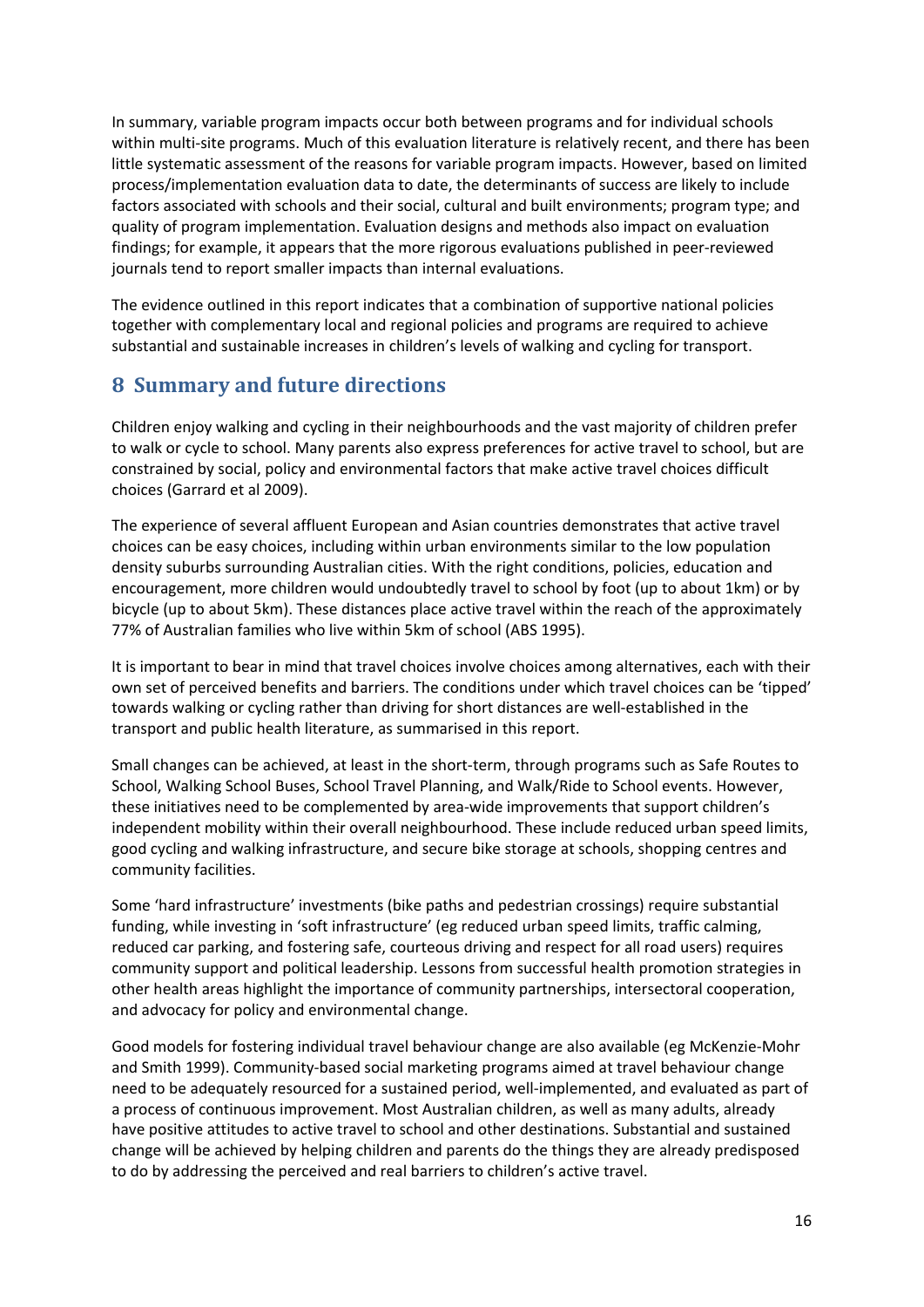Parental involvement in the change process is crucial, as parental opposition to active travel to school is one of the main barriers for children walking or cycling to school (Garrard et al 2009). It is also important to recognise that strategies for promoting walking and cycling differ somewhat; as will the strategies required in different school settings and for different families (eg family composition, work commitments and parents' own travel modes (Wen et al 2008)).

It is important to understand the motivations and processes whereby organisations such as schools commit to promoting active travel. While many schools see active travel as an important strategy for promoting health and environmental sustainability, some schools may be more interested in traffic management (Rose 1999) or improved school facilities such as bike storage (Garrard et al 2009).

Social and cultural norms of travel behaviour are a powerful influence, but a neglected area in active transport research and interventions. Parental and wider community behaviour, including among community leaders and respected role models (eg teachers, school principals) convey powerful messages about community norms of travel behaviour.

Parents and children are especially open to 'social cues' about appropriate travel modes when they move to new environments and engage with new organisations (Vanderbilt 2008). The many 'transitions' that children and parents experience through childhood and adolescence offer numerous opportunities to directly and indirectly convey 'active travel norms'; for example commencing travelling to child care, kindergarten, primary school, secondary school and university/TAFE. The transition from primary to secondary school is particularly important to counter the substantial decline in physical activity for adolescents, particularly girls. Strategies aimed at encouraging young people to delay purchasing their first car, particularly when they move from school to post‐school education, may help young people make more economically rational transport decisions at a time when financial resources are often limited (Tranter 2004).

Most countries and municipalities, including within Australia, have a range of policies aimed at reducing car use and increasing young people's levels of walking and cycling for transport. The difference between stated intentions and actually achieving change lies in the strength of commitment to and investment in the integrated packages of measures that have been shown to be effective in increasing active travel and reducing car use.

Communities, organisations and all tiers of government need to work together to create the social and environmental conditions under which short trips by walking or cycling gradually replace car trips as the default travel choice for children, parents and the wider community.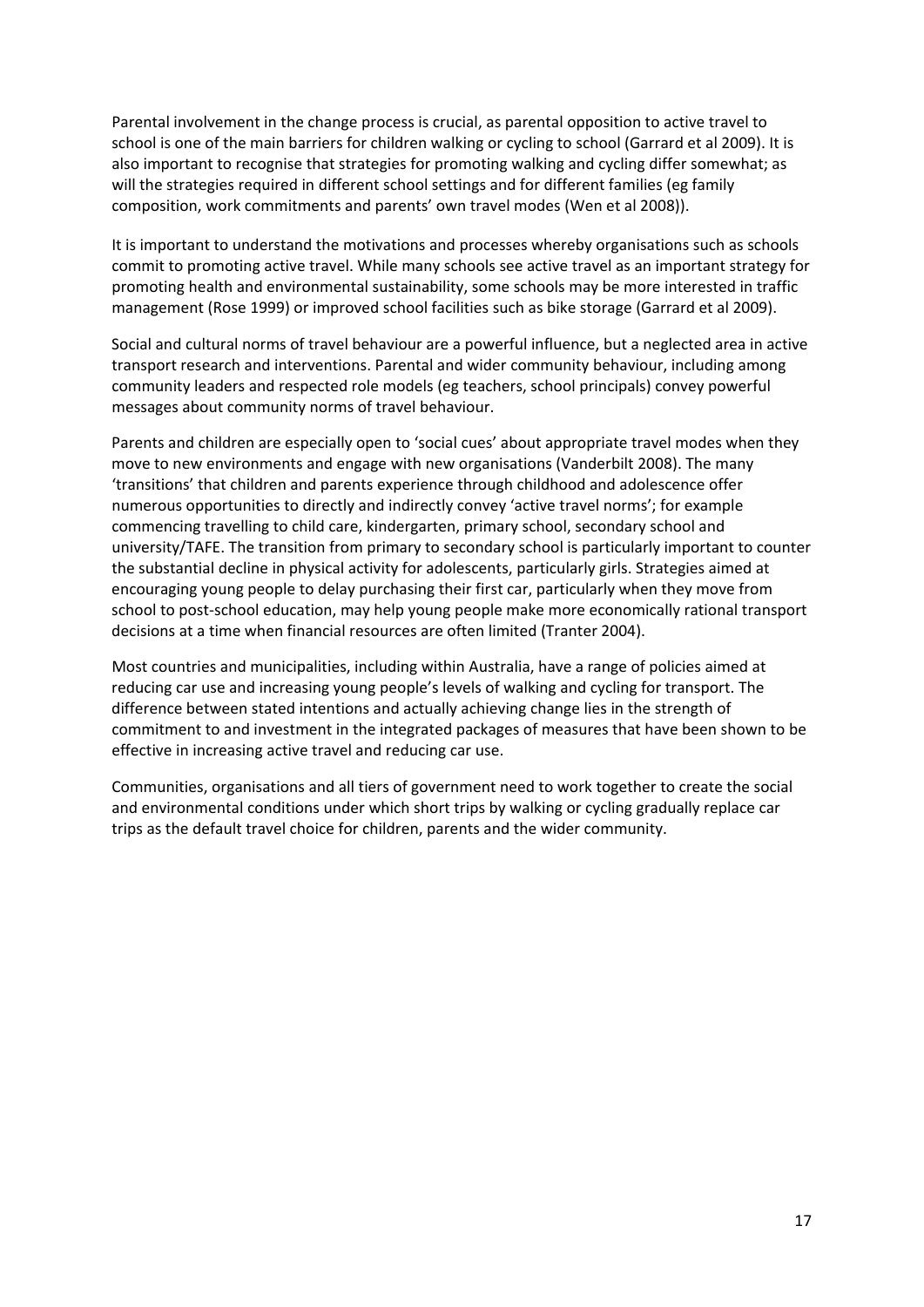## **References**

- Australian Bureau of Statistics (2009). *National Health Survey 2007‐08: summary of results. Cat No. 4364.0*. Canberra, ABS.
- Australian Bureau of Statistics (1995). *Travel to work, school and shops, Victoria, October 1994. Cat No. 9201.2*. Canberra, ABS.
- Australian Bureau of Statistics (1975). *Journey to work and journey to school, August 1974*. Canberra, ABS.
- Ball, K, Cleland, VJ, Timperio, AF, Salmon, J, Crawford, DA (2009). Socioeconomic position and children's physical activity and sedentary behaviors: longitudinal findings from the CLAN study. *Journal of Physical Activity and Health* 6(3): 289‐298.
- Booth, ML, Okely, AD, Denney‐Wilson, E, Hardy, L, Yang, B, Dobbins, T (2006). *NSW Schools Physical Activity and Nutrition Survey (SPANS) 2004: Full Report*. Sydney, NSW Department of Health.
- Brisbane City Council (2009). *Active School Travel Program: 2008 summary evaluation report*. Brisbane, Brisbane City Council.
- Buliung, R, Mitra, R, Faulkner, G (2009). Active school transportation in the Greater Toronto Area, Canada: an exploration of trends in space and time (1986‐2006). *Preventive Medicine* 48: 507‐ 512.
- Carver, A, Timperio, A, Crawford, D (2008a). Perceptions of Neighborhood Safety and Physical Activity Among Youth: The CLAN Study. *Journal of Physical Activity and Health* 5(3): 430‐44.
- Carver, A, Timperio, A, Crawford, D (2008b). Neighborhood Road Environments and Physical Activity Among Youth: The CLAN Study. *Journal of Urban Health* 85(4): 532‐544.
- Christie, N, Cairns, S, Towner, E, Ward, H (2007). How exposure information can enhance our understanding of child traffic "death leagues". *Injury Prevention* 13(2): 125‐129.
- Christie, N, Towner, E, Cairns, S, Ward, H (2004). *Children's road traffic safety: an international survey of policy and practice. Road Safety Research Report No. 47*. London, Department for Transport.
- Davison, G (2004). *Car wars: how the car won our hearts and conquered our cities*. Crows Nest, NSW, Allen & Unwin.
- Davison, K, Werder, J, Lawson, C (2008). Children's active commuting to school: current knowledge and future directions. *Preventing Chronic Disease: Public Health Research, Practice and Policy* 5(3): 1‐11.
- deBruijn, G, Kremers, SPJ, Singh, A, vandenPutte, B, vanMechelen, W (2009). Adult active transportation: adding habit strength to the theory of planned behaviour. *American Journal of Preventive Medicine* 36(3): 189‐94.
- Department for Transport (2008). *Travel to school: personal travel factsheet*. London, [UK] Department for Transport.
- Department of Health and Ageing (2008). *2007 Australian National Children's Nutrition and Physical Activity Survey: main findings*. Canberra, Department of Health and Ageing.
- Department of Health and Ageing (2004). *Australia's physical activity recommendations for 5‐12 year olds*. Canberra, Department of Health and Ageing.
- Department of Human Services (2007). *2006 Victorian Child Health and Wellbeing Survey Technical Report. Additional analysis of children's modes of travel to and from school conducted by Jan Garrard.* Melbourne, Victorian Department of Human Services.
- Department of Transport (2009). *Victorian integrated survey of travel and activity 2007 (VISTA 2007)*. Melbourne, Department of Transport.
- Dollman, J, Lewis, N (2007). Active transport to school as part of a broader habit of walking and cycling among South Australian Youth. *Pediatric Exercise Science* 19(4): 436‐43.
- Dora, C, Phillips, M (2000). *Transport, environment and health*. Copenhagen, World Health Organisation Regional Office for Europe.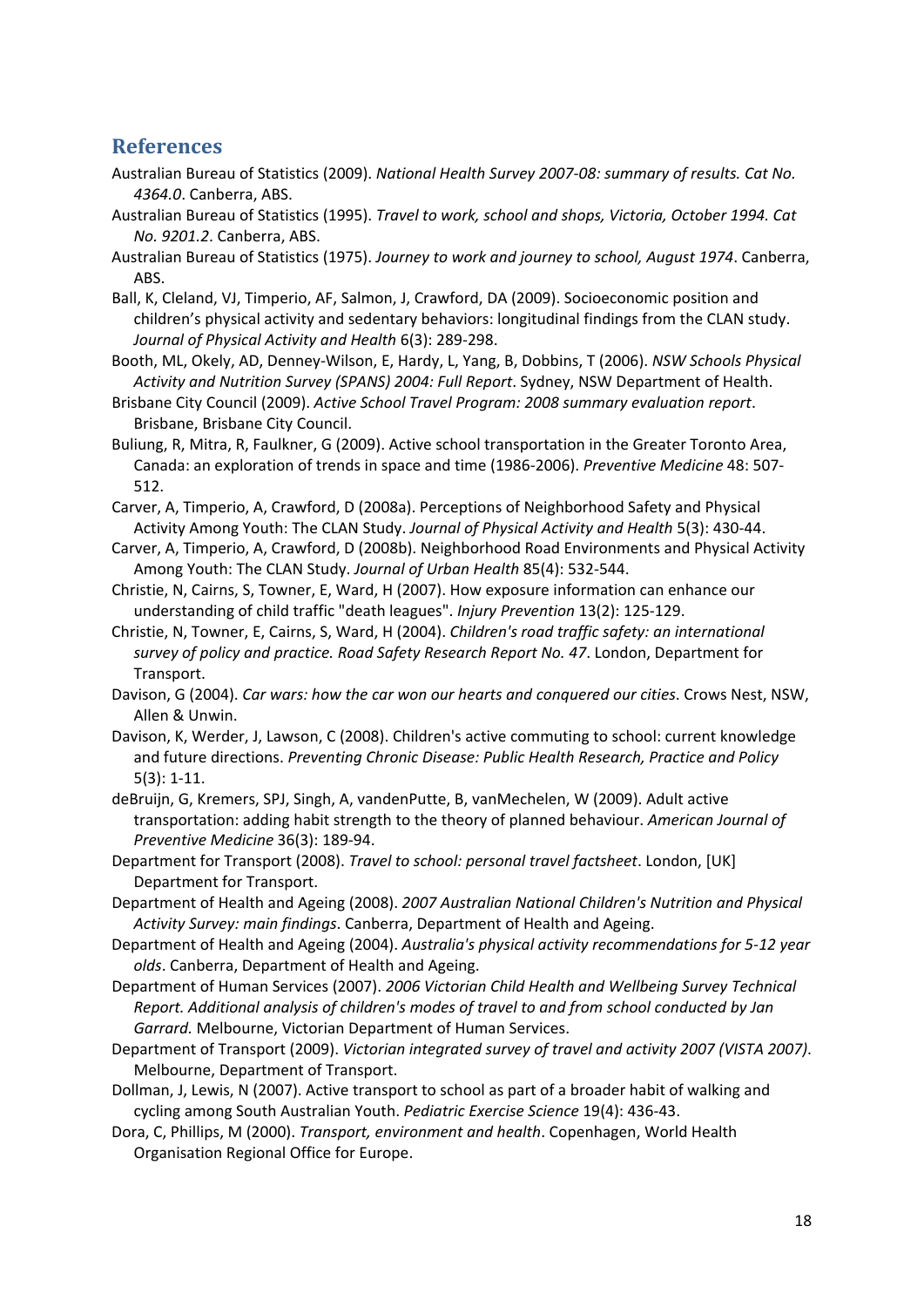- Duncan, E, Scott, D, Schofield, G (2008). Pedometer‐determined physical activity and active transport in girls. *International Journal of Behavioural Nutrition and Physical Activity* 5(2).
- Fry, D (2008). *New South Wales Travelsmart Schools Program 2006‐2007*. Sydney, Sydney South West Area Health Service.
- Garrard, J (2008). *Taking action on obesogenic environments: building a culture of active, connected communities. An options paper prepared for the National Preventative Health Taskforce.* Melbourne.
- Garrard, J, Crawford, S, Godbold, T (2009). *Evaluation of the Ride2School Program: final report*. Melbourne, Deakin University.
- Gebel, K, King, L, Bauman, A, Vita, P, Gill, T, Rigby, A, Capon, A (2005). *Creating healthy environments: A review of links between the physical environment, physical activity and obesity*. Sydney, NSW Health Department and NSW Centre for Overweight and Obesity.
- Hinde, S, Dixon, J (2005). Changing the obesogenic environment: insights from a cultural economy of car reliance. *Transportation Research Part D: Transport and Environment* 10(1): 31‐53.
- International Obesity TaskForce (2009). *Global childhood overweight*. http://www.iotf.org/database/documents/Global\_Children\_JUNE\_09\_v2\_to\_go\_on\_24th\_June.p df
- Ironmonger, D, Norman, P (2007). *Travel behaviour of women, men and children: what changes and what stays the same?* 29<sup>th</sup> Annual Conference on Time Use Research. Washington, DC, USA, 17-19 Oct 2007.
- Jacobsen, PL (2006). Why we fight about black spots. *Inj Prev* 12(6): 356‐357.
- Kelty, SF, Giles‐Corti, B, Zubrick, SR (2008). Physical activity and young people: the impact of the built environment in encouraging play, fun, and being active. In N. P. Beaulieu (Ed) *Physical activity and children: new research*. New York, Nova Science Publishers, Inc.**:** 7‐33.
- Kjonniksen, L, Torsheim, T, Wold, B (2008). Tracking of leisure-time physical activity during adolescence and young adulthood: a 10‐year longitudinal study. *International Journal of Behavioural Nutrition and Physical Activity* 5 (Dec 29): 69.
- Krizek, K, Forsyth, A, Baum, L (2009). *Walking and cycling international literature review*. Melbourne, Victorian Department of Transport.
- Litman, T (2009). *Comprehensive transportation planning. Cycling Promotion Fund Seminar, April 2009.* Melbourne.
- McKenzie‐Mohr, D, Smith, W (1999). *Fostering Sustainable Behavior: An Introduction to Community‐ Based Social Marketing*. Canada, New Society Publishers.
- McMillan, T, Day, K, Boarnet, M, Alfonzo, M, Anderson, C (2006). Johnny Walks to School‐Does Jane? Sex Differences in Children's Active Travel to School. *Children, Youth, and Environments* 16(1): 75‐ 90.
- Mees, P, O'Connell, G, Stone, J (2008). Travel to Work in Australian Capital Cities, 1976‐2006. *Urban Policy and Research* 26(3): 363‐378.
- Ministry of Transport Public Works and Water Management (2007). *Cycling in the Netherlands*. The Hague.
- Morris, J, Wang, F, Lilja, L (nd). *School Children's Travel Patterns – A Look Back and A Way Forward*. Melbourne, Transport Research Centre, RMIT University.
- Möser, G, Bamberg, S (2008). The effectiveness of soft transport policy measures: A critical assessment and meta‐analysis of empirical evidence. *Journal of Environmental Psychology* 28(1): 10‐26.
- National Public Health Partnership (NPHP) (2001). *Promoting active transport: a portfolio of interventions*. Melbourne, NPHP.
- Pont, K, Ziviani, J, Wadley, D, Bennett, S, Abbott, R (2009). Environmental correlates of children's active transportation: a systematic literature review. *Health & Place* 15: 849‐862.
- Pucher, J, Dill, J, Handy, S (2010 in press). Infrastructure, programs and policies to increase bicycling: an international review. *Preventive Medicine* 48(2).